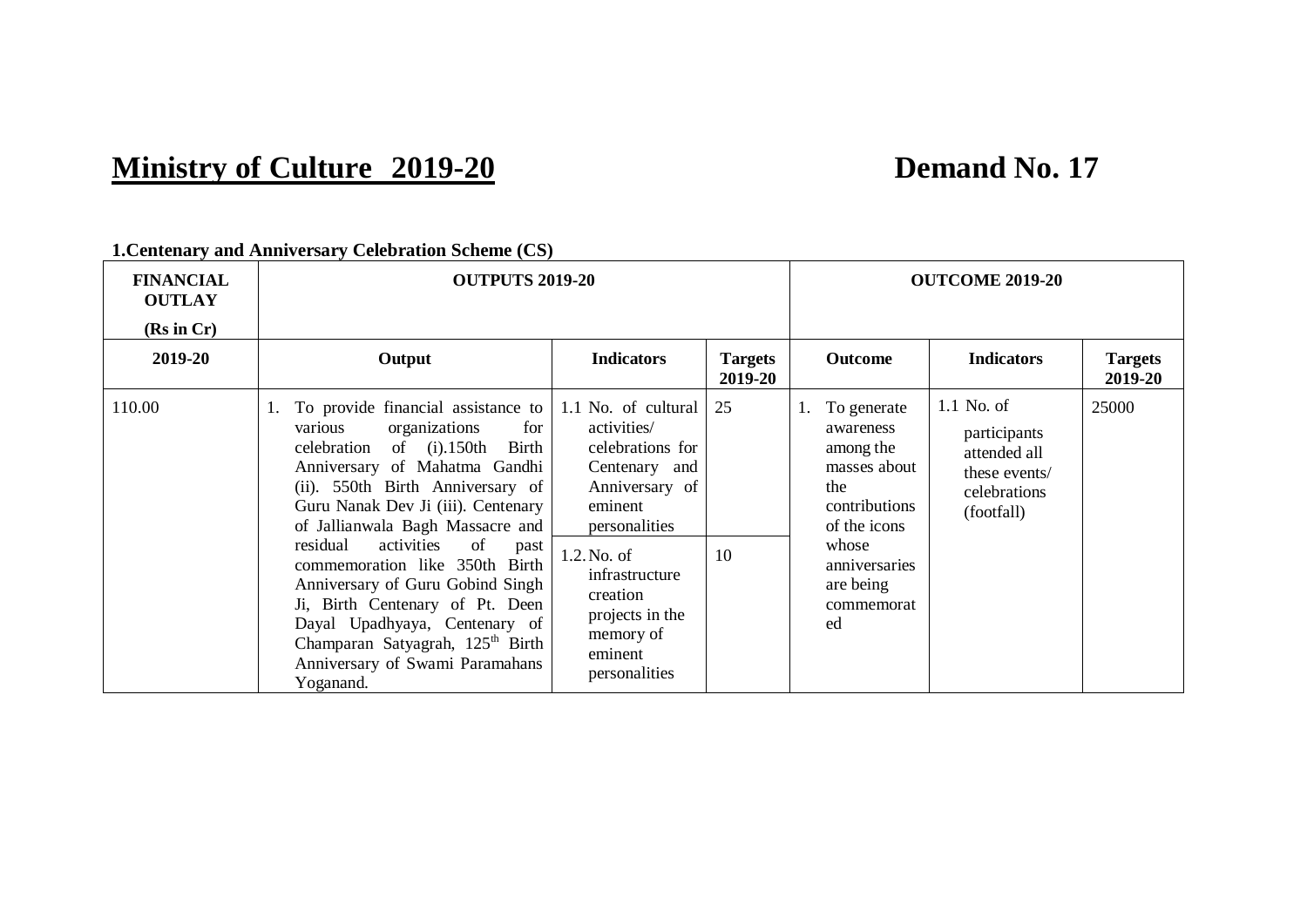|  | 2.Kala Sanskriti Vikas Yojana (CS) |  |  |  |
|--|------------------------------------|--|--|--|
|--|------------------------------------|--|--|--|

| <b>FINANCIAL</b><br><b>OUTLAY</b><br>(Rs in Cr) | <b>OUTPUTS 2019-20</b>                                                                                                                                                                                        |                                                                                                                                                                   |                                                                                      | <b>OUTCOME 2019-20</b>                                                                                                                                                                                                                                                                          |                                                                                                                         |                                                                                         |  |
|-------------------------------------------------|---------------------------------------------------------------------------------------------------------------------------------------------------------------------------------------------------------------|-------------------------------------------------------------------------------------------------------------------------------------------------------------------|--------------------------------------------------------------------------------------|-------------------------------------------------------------------------------------------------------------------------------------------------------------------------------------------------------------------------------------------------------------------------------------------------|-------------------------------------------------------------------------------------------------------------------------|-----------------------------------------------------------------------------------------|--|
| 2019-20                                         | Output                                                                                                                                                                                                        | <b>Indicators</b>                                                                                                                                                 | <b>Targets 2019-20</b>                                                               | <b>Outcome</b>                                                                                                                                                                                                                                                                                  | <b>Indicators</b>                                                                                                       | <b>Targets</b><br>2019-20                                                               |  |
| 229.74                                          | a. Scheme of Financial Assistance for Promotion of Art and Culture = Rs.98.17cr                                                                                                                               |                                                                                                                                                                   |                                                                                      |                                                                                                                                                                                                                                                                                                 |                                                                                                                         |                                                                                         |  |
|                                                 | To provide financial<br>1.<br>assistance to Gurus and<br>Artists of recommended<br>grantee organizations<br>under Repertory Grant to<br>disseminate and propagate<br>art & culture throughout<br>the country. | 1.1 Number of guru and<br>artistes of approved<br>not-for-profit<br>Cultural organizations<br>supported financially<br>under the component<br>of Repertory Grant. | Approx. 900 Gurus<br>and 7200 Artists of<br>900 approved<br>Grantee<br>Organizations | 1. Promote<br>Guru-<br>ShishyaParam<br>para through<br>supporting<br>organizations<br>working in the<br>field of<br>performing<br>arts and<br>generating<br>employment<br>for Guru and<br>Artistes as<br>well as<br>disseminate<br>and propagate<br>art & culture<br>throughout the<br>country. | 1.1. No. of not-for-<br>profit cultural<br>organizations as<br>well as Guru<br>and Artists to<br>whom funds<br>released | Approx. 900<br>Gurus and<br>7200 Artists of<br>900 approved<br>Grantee<br>Organizations |  |
|                                                 | 2.<br>To provide financial<br>assistance to Cultural<br>organizations with national<br>presence during 2018-19 to<br>disseminate and propagate                                                                | 2.1. Number of<br>approved not-for-<br>profit Cultural<br>organizations<br>supported financially<br>under the component                                           | Approx 11 Grantee<br>Organizations                                                   | 2.<br>Enhancing<br>cultural<br>awareness<br>among masses<br>through<br>performances                                                                                                                                                                                                             | 2.1 No.<br>of<br>not-for<br>profit<br>cultural<br>organizations<br>/individuals<br>to<br>funds<br>whom                  | 11<br>Approx<br>Grantee<br>Organizations                                                |  |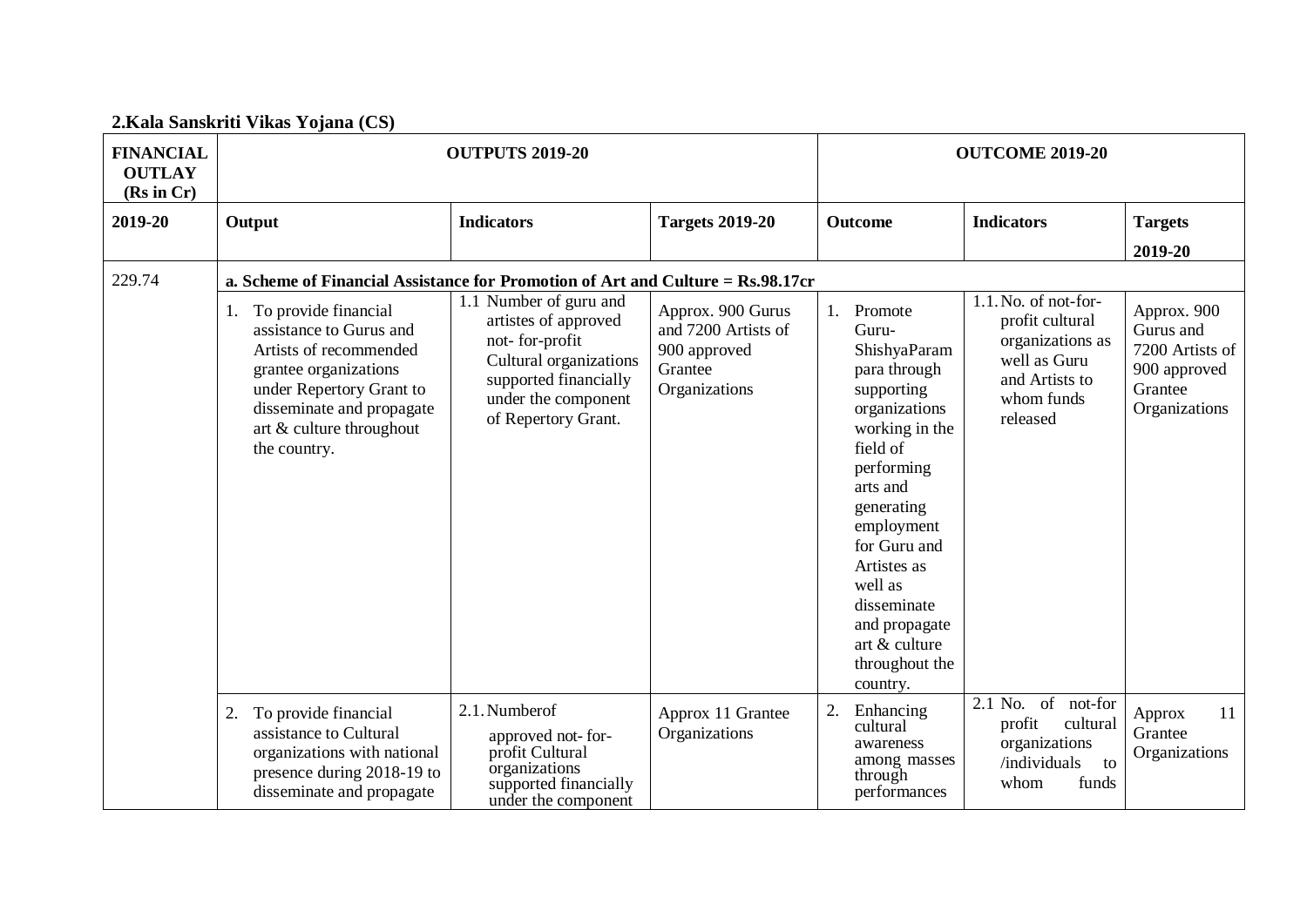| <b>FINANCIAL</b><br><b>OUTLAY</b><br>(Rs in Cr) | <b>OUTPUTS 2019-20</b>                                                                                                                                                                                                                     | <b>OUTCOME 2019-20</b>                                                                                                                    |                                                                                                           |                                                                                                                                                                                                                                              |                                                                                                                                                |                                                                                                     |
|-------------------------------------------------|--------------------------------------------------------------------------------------------------------------------------------------------------------------------------------------------------------------------------------------------|-------------------------------------------------------------------------------------------------------------------------------------------|-----------------------------------------------------------------------------------------------------------|----------------------------------------------------------------------------------------------------------------------------------------------------------------------------------------------------------------------------------------------|------------------------------------------------------------------------------------------------------------------------------------------------|-----------------------------------------------------------------------------------------------------|
| 2019-20                                         | Output                                                                                                                                                                                                                                     | <b>Indicators</b>                                                                                                                         | <b>Targets 2019-20</b>                                                                                    | Outcome                                                                                                                                                                                                                                      | <b>Indicators</b>                                                                                                                              | <b>Targets</b><br>2019-20                                                                           |
|                                                 | art & culture throughout<br>the country.                                                                                                                                                                                                   | of 'Financial<br><b>Assistance to Cultural</b><br>Organizations with<br>National Presence'                                                |                                                                                                           | and<br>exhibitions<br>and<br>encouraging<br>young people<br>actively<br>to<br>participate<br>in<br>and<br>art<br>cultural<br>activities<br>as<br>well<br>as<br>disseminate<br>and propagate<br>art $\&$ culture<br>throughout<br>thecountry. | released<br>and<br>cultural<br>programmes/<br>exhibitions/<br>performances<br>organized by the<br>recipients<br>organizations/<br>individuals. |                                                                                                     |
|                                                 | To<br>3.<br>provide<br>financial<br>assistance to organizations<br>/individuals under Cultural<br>Function and Production<br>Grant(CFPG) during 2018-<br>disseminate and<br>19<br>to<br>propagate art & culture<br>throughout the country. | 3.1 Number of<br>/not-for-<br>artistes<br>cultural<br>profit<br>organizations<br>supported financially<br>under the component<br>of CFPG; | 1200<br>Grantee<br>organizations/<br>individuals<br>are<br>expected<br>to<br>get<br>financial assistance. | 3.<br>Promote<br>and<br>the<br>preserve<br>Indian Culture<br>through<br>supporting<br>organizations /<br>individuals for<br>working in the<br>field<br>of<br>culture<br><sub>on</sub><br>different<br>of<br>aspects<br>Indian<br>Culture.    | 3.1 Number<br>of<br>organizations<br>individuals<br>recommended<br>financial<br>for<br>assistance under<br>the component.                      | 1200 Grantee<br>organizations<br>/individuals<br>expected<br>are<br>to get financial<br>assistance. |
|                                                 | To<br>provide<br>financial<br>4.<br>assistance to recommended<br>Cultural                                                                                                                                                                  | <b>NGOs</b><br>4.1 Number<br>$\sigma$<br>supported financially<br>No.<br>and<br>of                                                        | 176 NGOs<br>which<br>includes old and new<br>cases                                                        | Promote,<br>4.<br>preserve and<br>development                                                                                                                                                                                                | of NGOs<br>4.1 No.<br>recommended<br>under<br>the                                                                                              | <b>NGOs</b><br>176<br>which includes<br>old and new                                                 |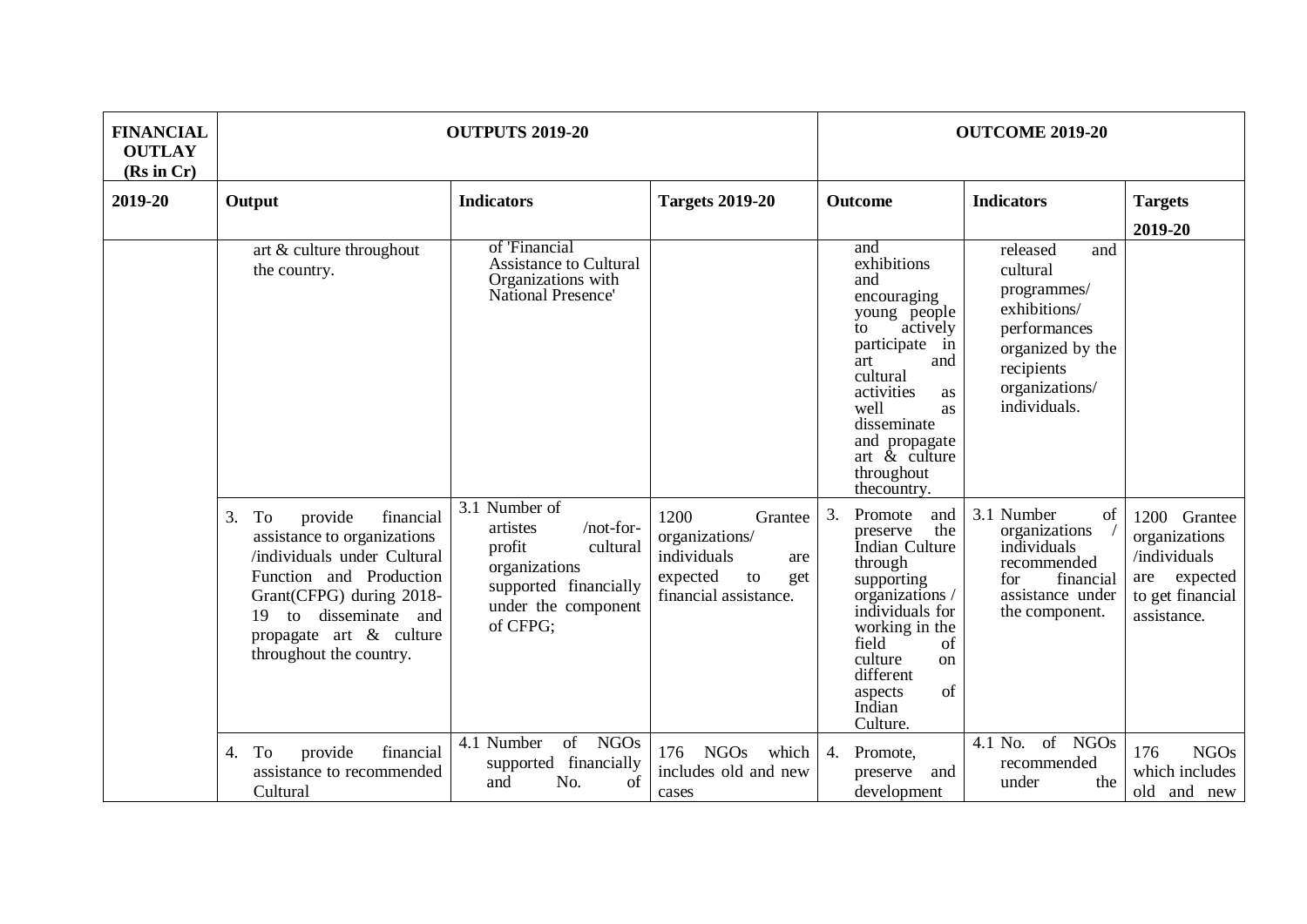| <b>FINANCIAL</b><br><b>OUTLAY</b><br>(Rs in Cr) | <b>OUTPUTS 2019-20</b>                                                                                                                                                                 |                                                                                                                                      |                                                              | <b>OUTCOME 2019-20</b>                                                                                                                                                                                                                                                               |                                                                                                    |                                                              |
|-------------------------------------------------|----------------------------------------------------------------------------------------------------------------------------------------------------------------------------------------|--------------------------------------------------------------------------------------------------------------------------------------|--------------------------------------------------------------|--------------------------------------------------------------------------------------------------------------------------------------------------------------------------------------------------------------------------------------------------------------------------------------|----------------------------------------------------------------------------------------------------|--------------------------------------------------------------|
| 2019-20                                         | Output                                                                                                                                                                                 | <b>Indicators</b>                                                                                                                    | <b>Targets 2019-20</b>                                       | <b>Outcome</b>                                                                                                                                                                                                                                                                       | <b>Indicators</b>                                                                                  | <b>Targets</b><br>2019-20                                    |
|                                                 | Organisationsworking<br>in<br>the field of Preservation &<br>Development of Cultural<br>Heritage of Himalayas.                                                                         | participants<br>who<br>in<br>participated<br>the<br>training for traditional<br>and folk art under the<br>component<br>of Himalayan. |                                                              | of<br>cultural<br>of<br>heritage<br>Himalayas.                                                                                                                                                                                                                                       | of<br>component<br>Himalayan.                                                                      | cases                                                        |
|                                                 | To<br>provide<br>financial<br>5.<br>assistance to recommended<br>Organisations<br>Cultural<br>working in the field of<br>of<br>development<br>Buddhist/Tibetan<br>Art $\&$<br>Culture. | 5.1 No.<br>of<br><b>NGOs</b><br>supported financially<br>under the component<br>of Buddhist/Tibet an<br>Art & Culture                | <b>NGOs</b><br>408<br>which<br>includes old and new<br>cases | 5.<br>Promote<br>and<br>preserve<br>Buddhist/Tibe<br>and<br>tan art<br>culture<br>and<br>support<br>Monasteries<br>engaged in the<br>propagation<br>and scientific<br>development<br>of<br>Buddhist/Tibe<br>culture,<br>tan<br>tradition<br>and<br>in<br>research<br>related fields. | 5.1 No. of NGOs<br>recommended<br>the<br>under<br>of<br>component<br>Buddhist/Tibeta<br>n culture. | 408<br><b>NGOs</b><br>which includes<br>old and new<br>cases |
|                                                 | b. National Mission on Cultural Mapping and Roadmap $=$ Rs.12.78 $cr$<br>Repository<br>of<br>1.<br>comprehensive database of<br>cultural<br>assets<br>and                              | 1.1 No. of Artists to be<br>enrolled<br>the<br><sub>on</sub><br>for<br>National<br>Portal<br>Cultural<br>Mapping                     | 7.5 Lakhs                                                    | 1. Availability of<br>comprehensiv<br>e database of                                                                                                                                                                                                                                  | $1.1$ . No. of<br>artists<br>enrolled on the<br>National portal                                    | 7.5 Lakhs                                                    |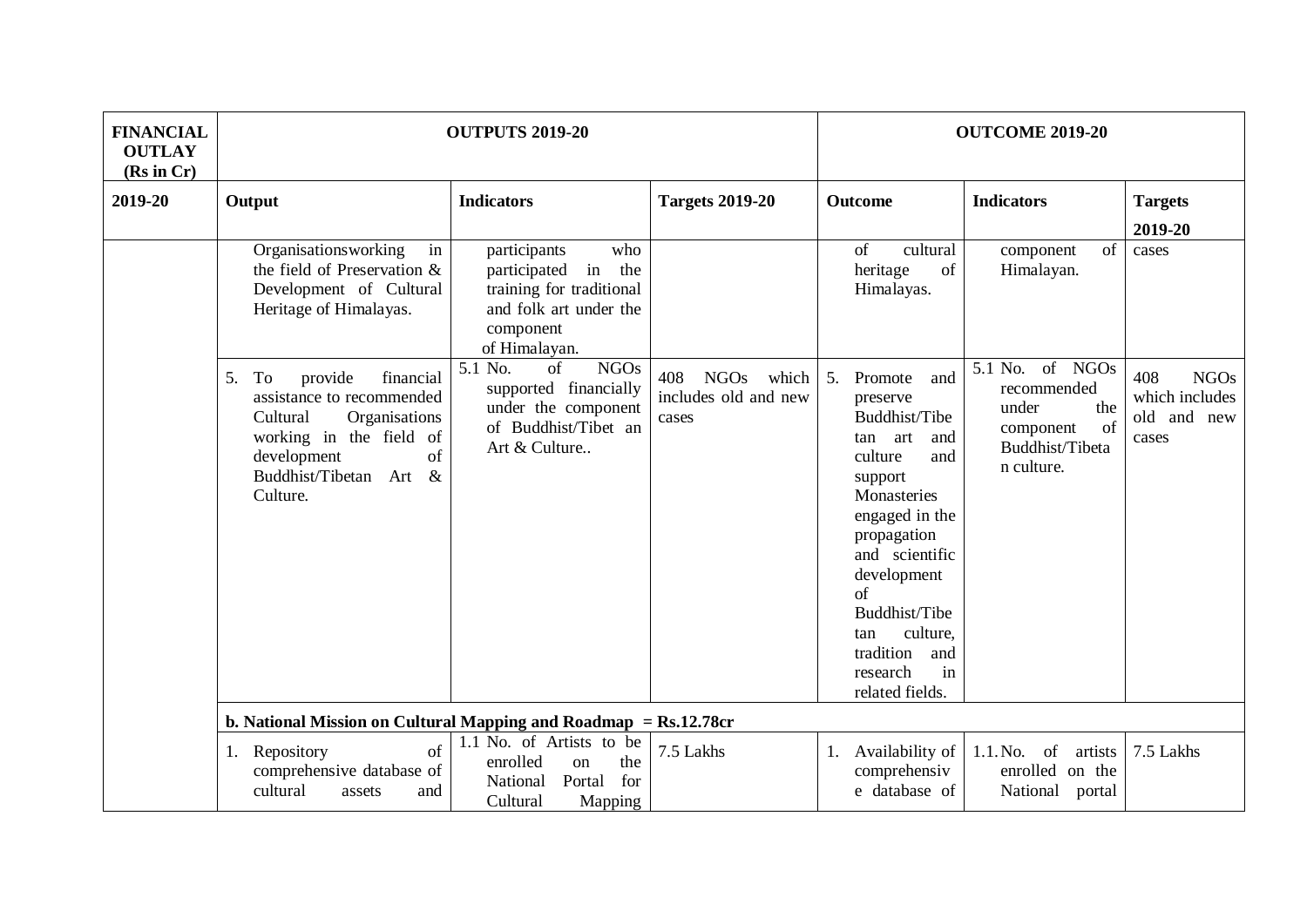| <b>FINANCIAL</b><br><b>OUTLAY</b><br>(Rs in Cr) | <b>OUTPUTS 2019-20</b>                                                                                                                                                                                                       |                                                                                                                                                           |                        | <b>OUTCOME 2019-20</b>                                                                                                                                                                                                                                    |                                                                                                                                                                                                                                                                                |                           |
|-------------------------------------------------|------------------------------------------------------------------------------------------------------------------------------------------------------------------------------------------------------------------------------|-----------------------------------------------------------------------------------------------------------------------------------------------------------|------------------------|-----------------------------------------------------------------------------------------------------------------------------------------------------------------------------------------------------------------------------------------------------------|--------------------------------------------------------------------------------------------------------------------------------------------------------------------------------------------------------------------------------------------------------------------------------|---------------------------|
| 2019-20                                         | Output                                                                                                                                                                                                                       | <b>Indicators</b>                                                                                                                                         | <b>Targets 2019-20</b> | Outcome                                                                                                                                                                                                                                                   | <b>Indicators</b>                                                                                                                                                                                                                                                              | <b>Targets</b><br>2019-20 |
|                                                 | resources including various<br>art forms and artists                                                                                                                                                                         | project.                                                                                                                                                  |                        | artists<br>throughout the<br>country which<br>could also be<br>used<br>for<br>policy<br>decisions                                                                                                                                                         | of<br>Cultural<br>Mapping<br>project.                                                                                                                                                                                                                                          |                           |
|                                                 | 2. Availability/5 Accessibility<br>of National/State./Division/<br>District/Block/Gram<br>Panchayat level platforms<br>for talent hunt and sharing<br>of ideas and techniques and<br>pooling off all art forms<br>resources. | 2.1 No. of talent hunt<br>events organized at<br>Block, District, State<br>and National level to<br>enhance<br>cultural<br>awareness<br>among<br>peoples. | 100                    | Identification<br>$\overline{2}$ .<br>and grading of<br>Artists, which<br>will facilitate<br>identifying<br>which<br>art<br>forms<br>are<br>practicing<br><b>or</b><br>dying<br>and<br>accordingly<br>take remedial<br>steps to ensure<br>survival<br>and | 2.1 Identification<br>and grading of<br>Artists,<br>which<br>will<br>facilitate<br>identifying<br>which art forms<br>are practicing or<br>dying<br>and<br>accordingly take<br>remedial steps to<br>ensure survival<br>and propagation<br>endangered<br>of<br>art forms $(Y/N)$ | Yes                       |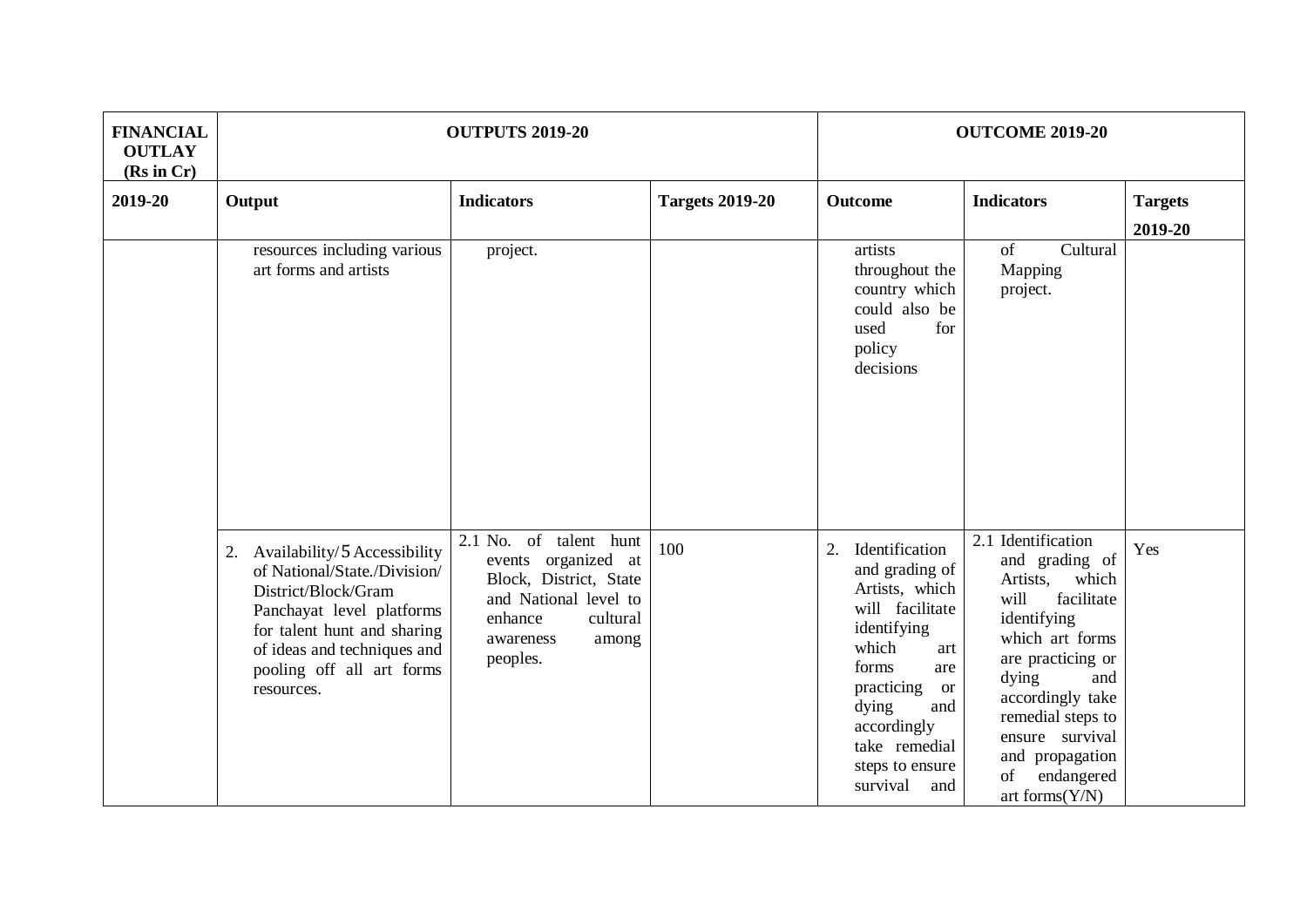| <b>FINANCIAL</b><br><b>OUTLAY</b><br>(Rs in Cr) | <b>OUTPUTS 2019-20</b>                                                                                                                                            |                                                                                   |                                                                                                                                                                                                                             | <b>OUTCOME 2019-20</b>                                                                                                         |                                                                                                                                                                                                                       |                                                                                                                                                                                              |
|-------------------------------------------------|-------------------------------------------------------------------------------------------------------------------------------------------------------------------|-----------------------------------------------------------------------------------|-----------------------------------------------------------------------------------------------------------------------------------------------------------------------------------------------------------------------------|--------------------------------------------------------------------------------------------------------------------------------|-----------------------------------------------------------------------------------------------------------------------------------------------------------------------------------------------------------------------|----------------------------------------------------------------------------------------------------------------------------------------------------------------------------------------------|
| 2019-20                                         | Output                                                                                                                                                            | <b>Indicators</b>                                                                 | <b>Targets 2019-20</b>                                                                                                                                                                                                      | <b>Outcome</b>                                                                                                                 | <b>Indicators</b>                                                                                                                                                                                                     | <b>Targets</b><br>2019-20                                                                                                                                                                    |
|                                                 |                                                                                                                                                                   |                                                                                   |                                                                                                                                                                                                                             | propagation of<br>endangered art<br>forms.                                                                                     |                                                                                                                                                                                                                       |                                                                                                                                                                                              |
|                                                 | Availability of high quality<br>3.<br>and large e- learning<br>resources available free of<br>cost to all stakeholders                                            | of individuals/<br>3.1 No.<br>organizations<br>accessed e- learning<br>resources. | 7.5 Lakhs                                                                                                                                                                                                                   | 3.<br>To<br>disseminate<br>information<br>about<br>the<br>various<br>art<br>of<br>forms<br>thecountry                          | 3.1 To disseminate<br>information<br>about the<br>various art<br>forms of<br>thecountry<br>(Y/N)                                                                                                                      | Yes                                                                                                                                                                                          |
|                                                 | c. Scholarship and Fellowship for promotion of Art and Culture = Rs.14.30cr                                                                                       |                                                                                   |                                                                                                                                                                                                                             |                                                                                                                                |                                                                                                                                                                                                                       |                                                                                                                                                                                              |
|                                                 | junior<br>Senior<br>and<br>1.<br>fellowships to be awarded;<br>scholarship<br>awarded;<br>Tagore National Fellows<br>awarded; Grants provided<br>to R.K. Mission. | of fellowship/<br>1.1 No.<br>scholarship awarded                                  | Jr. Fellowship $-200$<br>Sr. Fellowship $-200$<br>Scholarship $-400$<br>National<br>Tagore<br>Fellowship $-40$<br>R. K. Mission-A total<br>grant of Rs. 6.083 Cr.<br>is to be released for<br>the Financial Year<br>2019-20 | To encourage<br>new research<br>techniques,<br>technological<br>and<br>management<br>principles in<br>art and culture<br>space | 1.1 No.<br>of<br>Scholarships<br>/fellowships<br>awarded<br>to<br>artistes/young<br>artistes<br>and<br>scholar /fellows<br>and number of<br>research<br>new<br>publications in<br>various fields of<br>art & culture. | Jr. Fellowship<br>$-200$<br>Sr. Fellowship<br>$-200$<br>Scholarship -<br>400<br>Tagore<br>National<br>Fellowship<br>40<br>R. K. Mission<br>$- A$ total grant<br>of Rs. 6.083<br>Cr. is to be |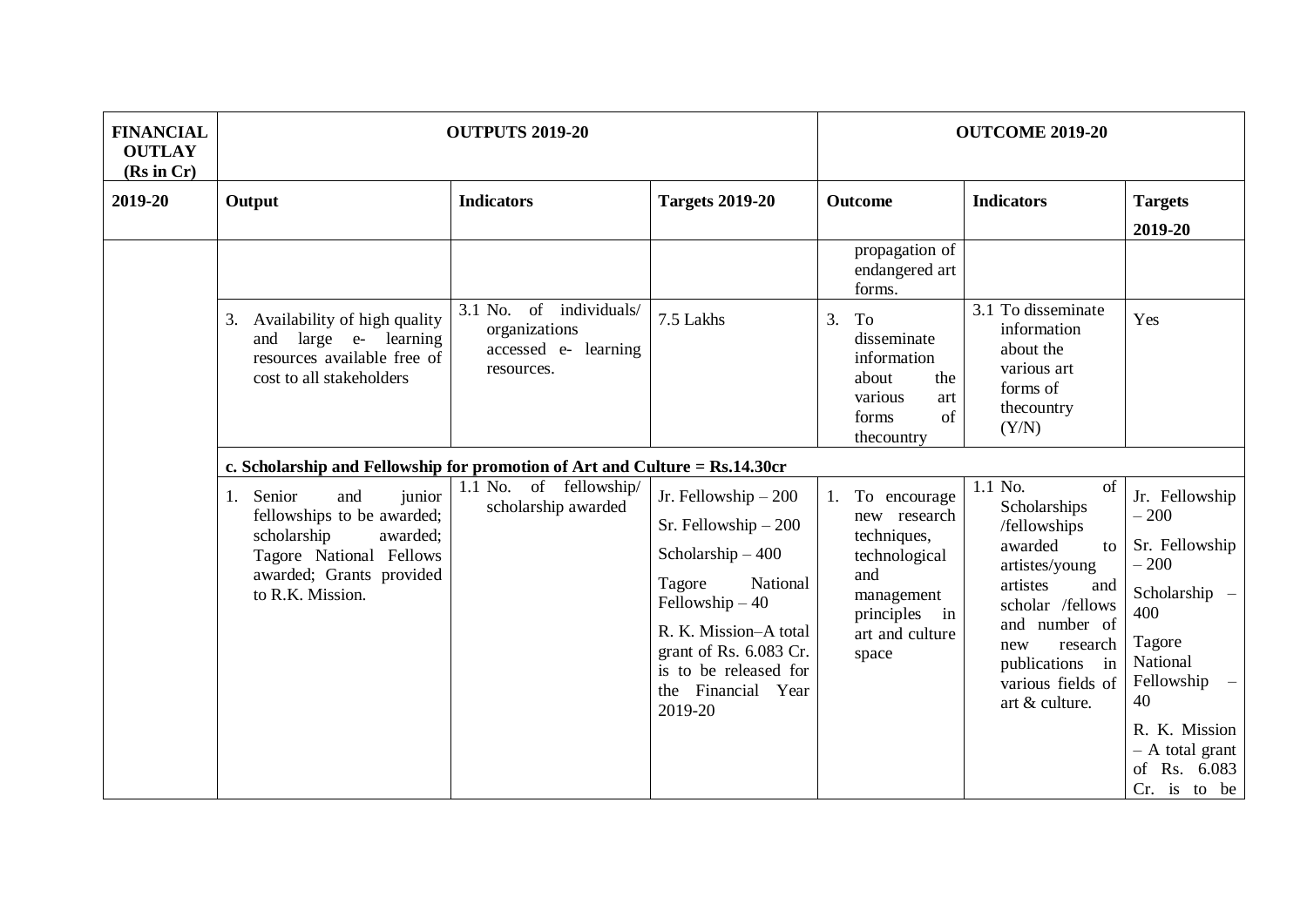| <b>FINANCIAL</b><br><b>OUTLAY</b><br>(Rs in Cr) | <b>OUTPUTS 2019-20</b>                                                                                                                                                                                                                                                                      |                                                                                                                                                           |                                                                      | <b>OUTCOME 2019-20</b>                                                                                                                                            |                                                                          |                                                     |  |  |
|-------------------------------------------------|---------------------------------------------------------------------------------------------------------------------------------------------------------------------------------------------------------------------------------------------------------------------------------------------|-----------------------------------------------------------------------------------------------------------------------------------------------------------|----------------------------------------------------------------------|-------------------------------------------------------------------------------------------------------------------------------------------------------------------|--------------------------------------------------------------------------|-----------------------------------------------------|--|--|
| 2019-20                                         | Output                                                                                                                                                                                                                                                                                      | <b>Indicators</b>                                                                                                                                         | <b>Targets 2019-20</b>                                               | <b>Outcome</b>                                                                                                                                                    | <b>Indicators</b>                                                        | <b>Targets</b><br>2019-20                           |  |  |
|                                                 |                                                                                                                                                                                                                                                                                             |                                                                                                                                                           |                                                                      |                                                                                                                                                                   |                                                                          | released<br>for<br>Financial<br>the<br>Year 2019-20 |  |  |
|                                                 | d. Scheme for Pension and Medical Aid to Artistes = Rs.25.00cr                                                                                                                                                                                                                              |                                                                                                                                                           |                                                                      |                                                                                                                                                                   |                                                                          |                                                     |  |  |
|                                                 | Financial assistance in the<br>1.<br>form of monthly pension                                                                                                                                                                                                                                | of<br>1.1 No.<br>existing<br>beneficiaries;                                                                                                               | 5094 Artists                                                         | 1. Financial<br>support                                                                                                                                           | $1.1$ No. of<br>artists<br>that are living a                             | 5094 Artists                                        |  |  |
|                                                 | and medical aid to old &<br>indigent artists who have<br>made<br>significant<br>contributions in the field of<br>art and culture                                                                                                                                                            | 1.2 No. of beneficiaries<br>added in future                                                                                                               | 500 Artists                                                          | leading 1.to a<br>dignified life<br>artists<br>of<br>through<br>the<br>pensionschem<br>e                                                                          | life of dignity<br>and well- being<br>on the pension<br>and medical aid. |                                                     |  |  |
|                                                 | (e)                                                                                                                                                                                                                                                                                         | Scheme on Intangible Cultural Heritage (ICH) = Rs.2.00cr                                                                                                  |                                                                      |                                                                                                                                                                   |                                                                          |                                                     |  |  |
|                                                 | Individuals/ organizations/<br>1.<br>universities/<br><b>State</b><br>Governments involved in<br>preservation<br>and<br>propagation of Intangible<br>Cultural Heritage will be<br>assisted on the basis of<br>proposals<br>received<br>and<br>recommended<br>by<br>the<br>expert committee. | 1.1 No. of proposals to be<br>received<br>from<br>individuals/institution<br>S<br>1.2 No. of individuals/<br>institutions to whom<br>funds to be released | 500<br>Approx.<br>proposals.<br>100<br>Approx.<br>approved proposals | Promote<br>and<br>support<br>organizations/<br>individuals/<br>institutions in<br>the field of<br>preservation<br>and<br>propagation of<br>Intangible<br>Cultural | 1.1 No.<br>of<br>additional<br>art<br>forms<br>documented/<br>inscribed. | 10                                                  |  |  |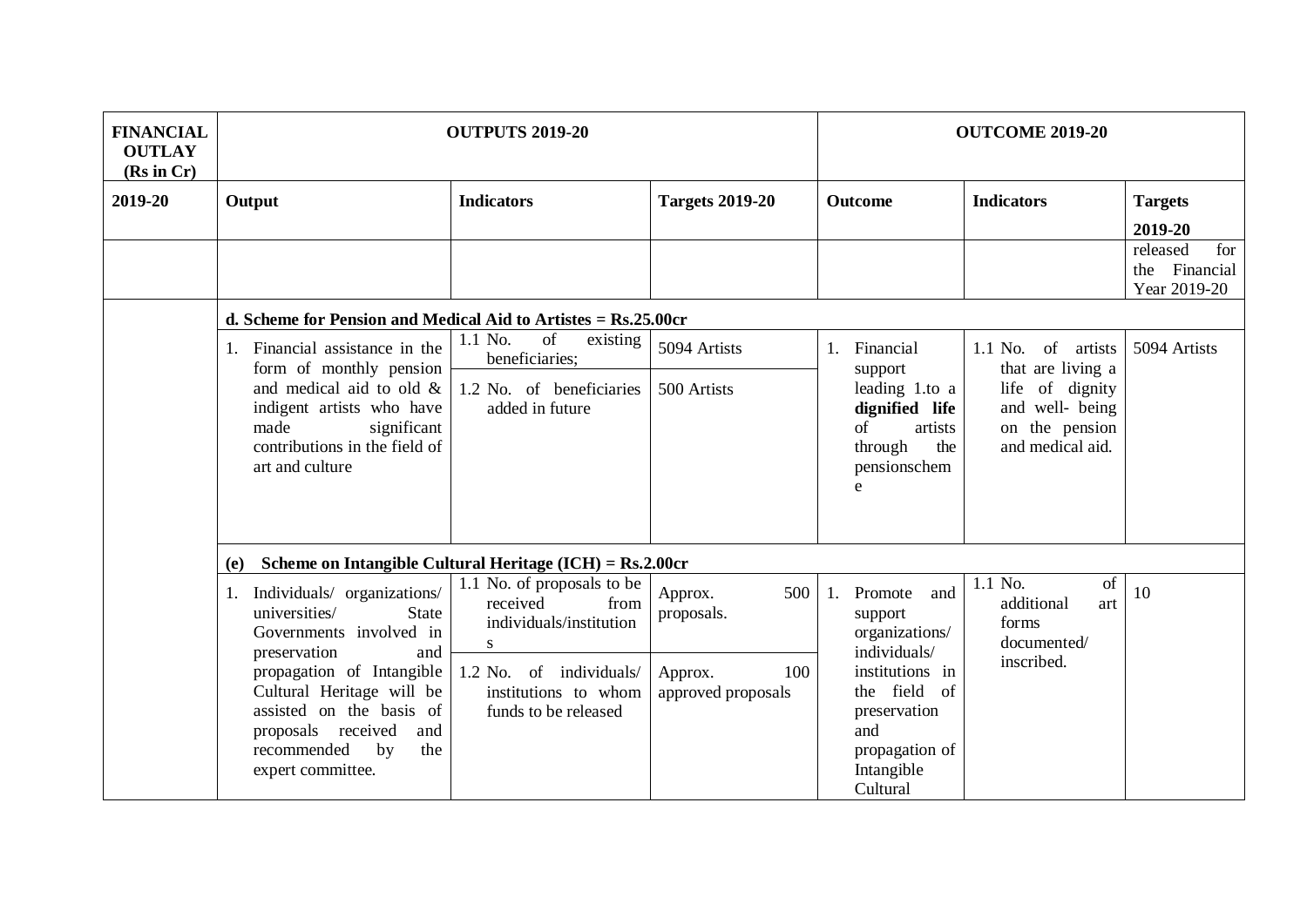| <b>FINANCIAL</b><br><b>OUTLAY</b><br>(Rs in Cr) | <b>OUTPUTS 2019-20</b>                                                  |                                                                                                  |                                           | <b>OUTCOME 2019-20</b>                                                                                                                                                                                                  |                                        |                |
|-------------------------------------------------|-------------------------------------------------------------------------|--------------------------------------------------------------------------------------------------|-------------------------------------------|-------------------------------------------------------------------------------------------------------------------------------------------------------------------------------------------------------------------------|----------------------------------------|----------------|
| 2019-20                                         | Output                                                                  | <b>Indicators</b>                                                                                | <b>Targets 2019-20</b>                    | <b>Outcome</b>                                                                                                                                                                                                          | <b>Indicators</b>                      | <b>Targets</b> |
|                                                 |                                                                         |                                                                                                  |                                           |                                                                                                                                                                                                                         |                                        | 2019-20        |
|                                                 |                                                                         |                                                                                                  |                                           | Heritage.                                                                                                                                                                                                               |                                        |                |
|                                                 | Domestic Festival & Fair = $Rs.13.50cr$<br>(f)                          |                                                                                                  |                                           |                                                                                                                                                                                                                         |                                        |                |
|                                                 | Cultural festivals and fairs<br>including<br>RashtriyaSanskritiMahotsa  | festivals/<br>1.1 No.<br>of<br>sanskritikmahotsava<br>held                                       | 5                                         | To<br>1.<br>create<br>awareness<br>about<br>the                                                                                                                                                                         | 1.1 No. of footfall at<br>these events | 25000          |
|                                                 | National<br>Cultural<br>V,<br>Festival of India, etc. will              | 1.2 No. of States covered                                                                        | 10 states (includes 5)<br>pairing states) | different<br>art<br>forms of<br>the                                                                                                                                                                                     |                                        | 10             |
|                                                 | be<br>organized                                                         | 1.3 No. of City covered                                                                          | $\sqrt{5}$                                | country.                                                                                                                                                                                                                | 1.2 No. of art forms<br>showcased      |                |
|                                                 |                                                                         | 1.4 No.<br>of<br>Days<br>of<br>festivals                                                         | 5 days                                    |                                                                                                                                                                                                                         |                                        |                |
|                                                 | $\mathbf{g}$                                                            | National Gandhi Heritage Sites Mission and Dandi related Projects = Rs.11.43cr                   |                                           |                                                                                                                                                                                                                         |                                        |                |
|                                                 | 1. Project as decided by the<br>mission to be taken up and<br>executed. | $1.1$ No. of<br>pojects<br>as<br>decided<br>by<br>the<br>Mission to be taken<br>up and executed. | 5                                         | 1. To<br>create<br>awareness<br>about Gandhi<br>Heritage<br><b>Sites</b><br><b>Mission:-</b><br>Integration of<br>the ingredients<br>Gandhi<br>of<br>Heritage<br>comprising<br>the<br>large<br>number<br>of<br>tangible | 1.1 No. of visitors                    | 10000          |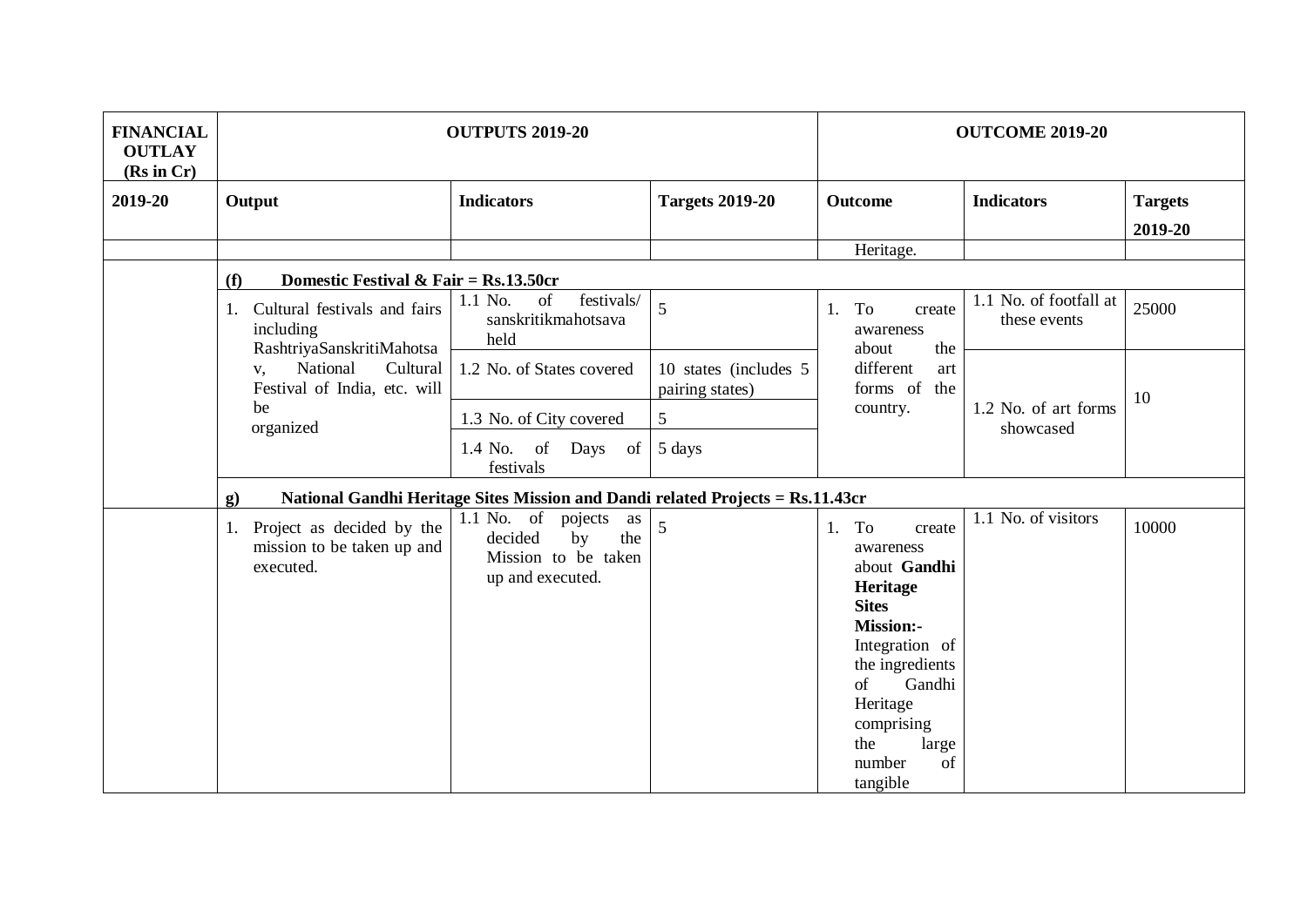| <b>FINANCIAL</b><br><b>OUTLAY</b><br>(Rs in Cr) | <b>OUTPUTS 2019-20</b>                                                            |                                                                                                          |                        | <b>OUTCOME 2019-20</b>                                                                                                                                                                                                                          |                                                                                                  |                           |  |
|-------------------------------------------------|-----------------------------------------------------------------------------------|----------------------------------------------------------------------------------------------------------|------------------------|-------------------------------------------------------------------------------------------------------------------------------------------------------------------------------------------------------------------------------------------------|--------------------------------------------------------------------------------------------------|---------------------------|--|
| 2019-20                                         | Output                                                                            | <b>Indicators</b>                                                                                        | <b>Targets 2019-20</b> | <b>Outcome</b>                                                                                                                                                                                                                                  | <b>Indicators</b>                                                                                | <b>Targets</b><br>2019-20 |  |
|                                                 |                                                                                   |                                                                                                          |                        | heritage sites<br>on the<br>one<br>hand and the<br>vast legacy of<br>and<br>text<br>visuals on the<br>other,<br>consisting of<br>published and<br>unpublished<br>documents<br>non text photo<br>graphs<br>and<br>audio<br>visualstangibl<br>es. |                                                                                                  |                           |  |
|                                                 | Residual work of ongoing<br>2.<br>projects will be expedited.                     | 2.1 No. of residual<br>projects<br>expedited                                                             | 5                      | 2.<br>To<br>create<br>awareness<br>about<br>Gandhian                                                                                                                                                                                            | $\overline{\mathcal{X}}$<br>Operation<br>2.1<br>Management<br>work for Dandi<br>Memorial<br>will | -1                        |  |
|                                                 | Construction<br>of<br>3.<br>NationalDandi Memorial.                               | 3.1 Dandi<br><b>Related</b><br>Projects:<br>Development<br>of<br>Dandi<br>Memorial<br>including library, |                        | heritage.                                                                                                                                                                                                                                       | be executed.                                                                                     |                           |  |
|                                                 | Resurfacing<br>$\sigma$<br>Dandi-<br>4.<br>Ahmedabad<br><b>Bituminous</b><br>Road | 4.1 Dandi<br><b>Related</b><br><b>Projects:</b> Resurfacing                                              | 21 night halt places   |                                                                                                                                                                                                                                                 |                                                                                                  |                           |  |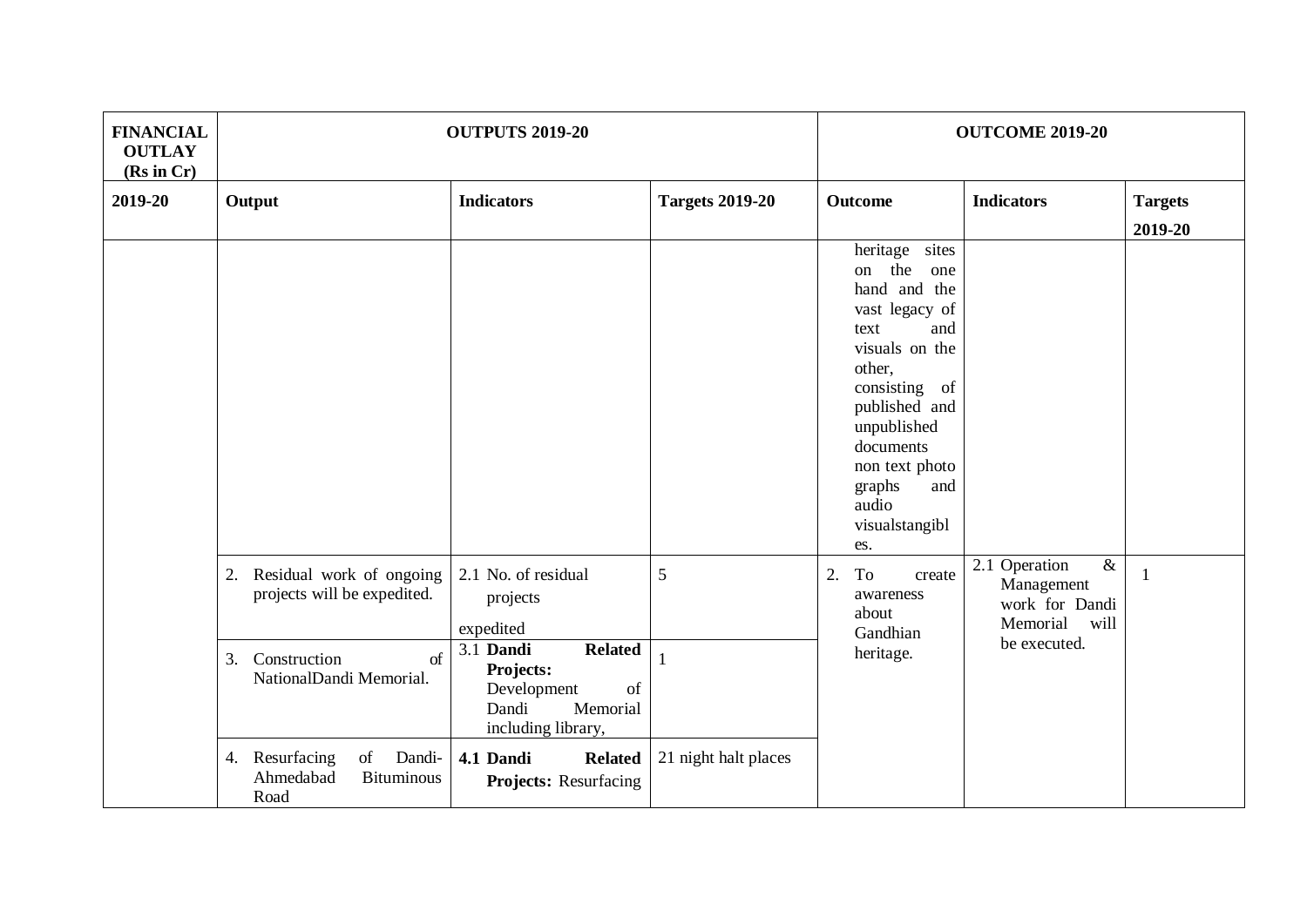| <b>FINANCIAL</b><br><b>OUTLAY</b><br>(Rs in Cr) | <b>OUTPUTS 2019-20</b>                                                                                                                                                                                                                                      |                                                                                                                                                                                                                                                                                                                                                                                                                         |                                                       | <b>OUTCOME 2019-20</b>                                                                                                                                                                        |                                                   |                           |
|-------------------------------------------------|-------------------------------------------------------------------------------------------------------------------------------------------------------------------------------------------------------------------------------------------------------------|-------------------------------------------------------------------------------------------------------------------------------------------------------------------------------------------------------------------------------------------------------------------------------------------------------------------------------------------------------------------------------------------------------------------------|-------------------------------------------------------|-----------------------------------------------------------------------------------------------------------------------------------------------------------------------------------------------|---------------------------------------------------|---------------------------|
| 2019-20                                         | Output                                                                                                                                                                                                                                                      | <b>Indicators</b>                                                                                                                                                                                                                                                                                                                                                                                                       | <b>Targets 2019-20</b>                                | <b>Outcome</b>                                                                                                                                                                                | <b>Indicators</b>                                 | <b>Targets</b><br>2019-20 |
|                                                 |                                                                                                                                                                                                                                                             | of bituminous road of<br>Dandi Heritage Path                                                                                                                                                                                                                                                                                                                                                                            |                                                       |                                                                                                                                                                                               |                                                   |                           |
|                                                 | (h)<br>Construction<br>work<br>at<br>1.<br>National<br>Centre<br>for<br>Performing Arts Complex<br>with world class facilities<br>New<br>Delhi<br>to<br>be<br>at<br>commenced. (The scheme<br>is under formulation and<br>token provision has been<br>kept) | Setting up of Performing Arts Centre & International Cultural Centres = Rs.3.00cr<br>1.1 Initial<br>Preparatory planning<br>work<br>including<br>consultancy<br>and<br>finalization<br>of<br>obtaining<br>scheme,<br>permission<br>statutory<br><b>NDMC</b><br>such<br>as<br>approval, tree cutting<br>permission,<br>demolition of existing<br>building and shifting<br>of services, etc. &<br>initial<br>construction | Construction of 01<br>International Culture<br>Centre | To<br>1.<br>create<br>Cultural<br>space,<br>infrastructures<br>for<br>showcasing<br>various<br>performing art<br>forms and to<br>enhance<br>people<br>participation<br>in<br>culturalactiviti | 1.1 No. of footfall at<br>these events            | 1000                      |
|                                                 | works.<br>es.<br>(i) Tagore Award for Cultural Harmony = $Rs.1.05cr$                                                                                                                                                                                        |                                                                                                                                                                                                                                                                                                                                                                                                                         |                                                       |                                                                                                                                                                                               |                                                   |                           |
|                                                 | 150th<br><b>Birth</b><br>the<br>On<br>1.<br>Anniversary celebration of<br>Rabindranath<br>Tagore,<br>of<br>India<br>Government<br>instituted the award for                                                                                                  | 1.1 No. of nomination<br>recommended by the<br><b>Expert Committee</b>                                                                                                                                                                                                                                                                                                                                                  | 01                                                    | Promotion of<br>Cultural<br>Harmony.                                                                                                                                                          | No. of recipients<br>1.1<br>of<br>Tagore<br>Award | 01                        |
|                                                 | Cultural<br>promoting                                                                                                                                                                                                                                       |                                                                                                                                                                                                                                                                                                                                                                                                                         |                                                       |                                                                                                                                                                                               |                                                   |                           |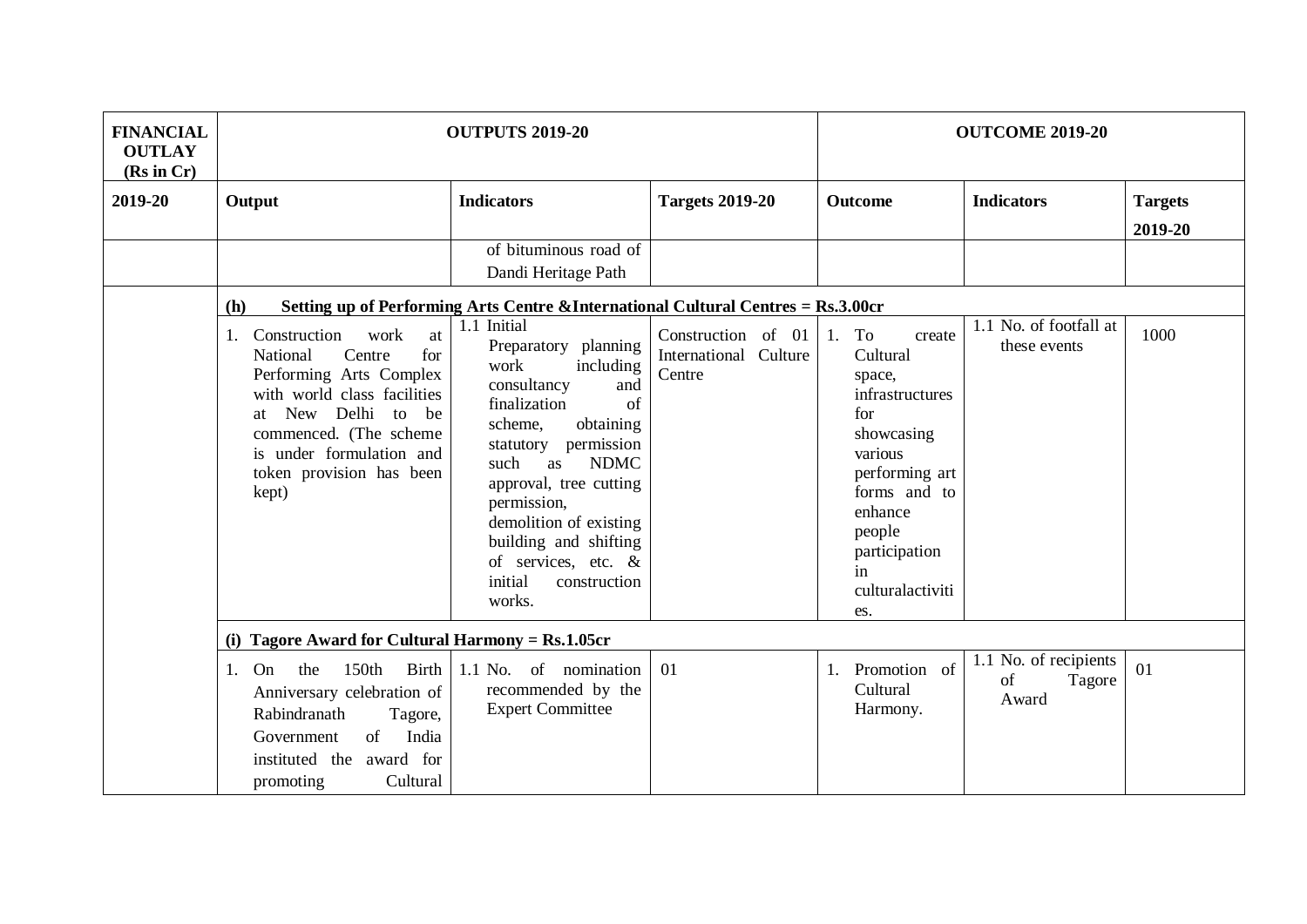| <b>FINANCIAL</b><br><b>OUTLAY</b><br>(Rs in Cr) | <b>OUTPUTS 2019-20</b>                                                                                                                                                                                                                                                                  |                                                                                  |                        | <b>OUTCOME 2019-20</b>                                                                                                                             |                                                                                              |                           |  |  |
|-------------------------------------------------|-----------------------------------------------------------------------------------------------------------------------------------------------------------------------------------------------------------------------------------------------------------------------------------------|----------------------------------------------------------------------------------|------------------------|----------------------------------------------------------------------------------------------------------------------------------------------------|----------------------------------------------------------------------------------------------|---------------------------|--|--|
| 2019-20                                         | Output                                                                                                                                                                                                                                                                                  | <b>Indicators</b>                                                                | <b>Targets 2019-20</b> | <b>Outcome</b>                                                                                                                                     | <b>Indicators</b>                                                                            | <b>Targets</b><br>2019-20 |  |  |
|                                                 | Harmony. The Award is<br>given annually to a person<br>$(s)$ or institution $(s)$ .                                                                                                                                                                                                     |                                                                                  |                        |                                                                                                                                                    |                                                                                              |                           |  |  |
|                                                 | (j) Gandhi Peace prize = $Rs.1.00cr$                                                                                                                                                                                                                                                    |                                                                                  |                        |                                                                                                                                                    |                                                                                              |                           |  |  |
|                                                 | 125th<br><b>Birth</b><br>1. On<br>Anniversary celebration of<br>Mahatma<br>Gandhi,<br>of<br>India<br>Government<br>instituted the award for<br>Gandhian<br>promoting<br>Values like Non-Violence<br>& Peace. The Award is<br>given annually to a person<br>$(s)$ or institution $(s)$ . | 1.1 Selection<br>of<br>an<br>awardee (s) by the<br>Jury of Gandhi Peace<br>Prize | 01                     | 1. Promoting of<br>Gandhian<br>Values<br>like<br>Non-Violence<br>and Peace.                                                                        | Selection<br>of<br>1.1<br>awardee (s)<br>by<br>Jury<br>of<br>the<br>Gandhi<br>Peace<br>Prize | 01                        |  |  |
|                                                 | $\left( \mathbf{k}\right)$                                                                                                                                                                                                                                                              | Development of Jallianwala Bagh Memorial = Rs.01.00cr                            |                        |                                                                                                                                                    |                                                                                              |                           |  |  |
|                                                 | State-of-art, high-tech 3D<br>1.<br>projection<br>mapping<br>$\&$<br>multimedia<br>show on a<br>basis<br>permanent<br>at<br>Jallianwala<br>Bagh<br>instituted.<br>(Token<br>$\mathbf{r}$<br>provision has been keptas<br>project<br>is<br>yet<br>tobe                                   | 1.1 % work completed<br>(Physical progress);                                     | $0 *$                  | 1. To<br>create<br>awareness<br>about<br>Jallianwala<br>Bagh incident<br>among public<br>Enhance<br>tο<br>the number of<br>visitors to the<br>site | 1.1 %<br>increase in<br>no. of footfall                                                      | 10                        |  |  |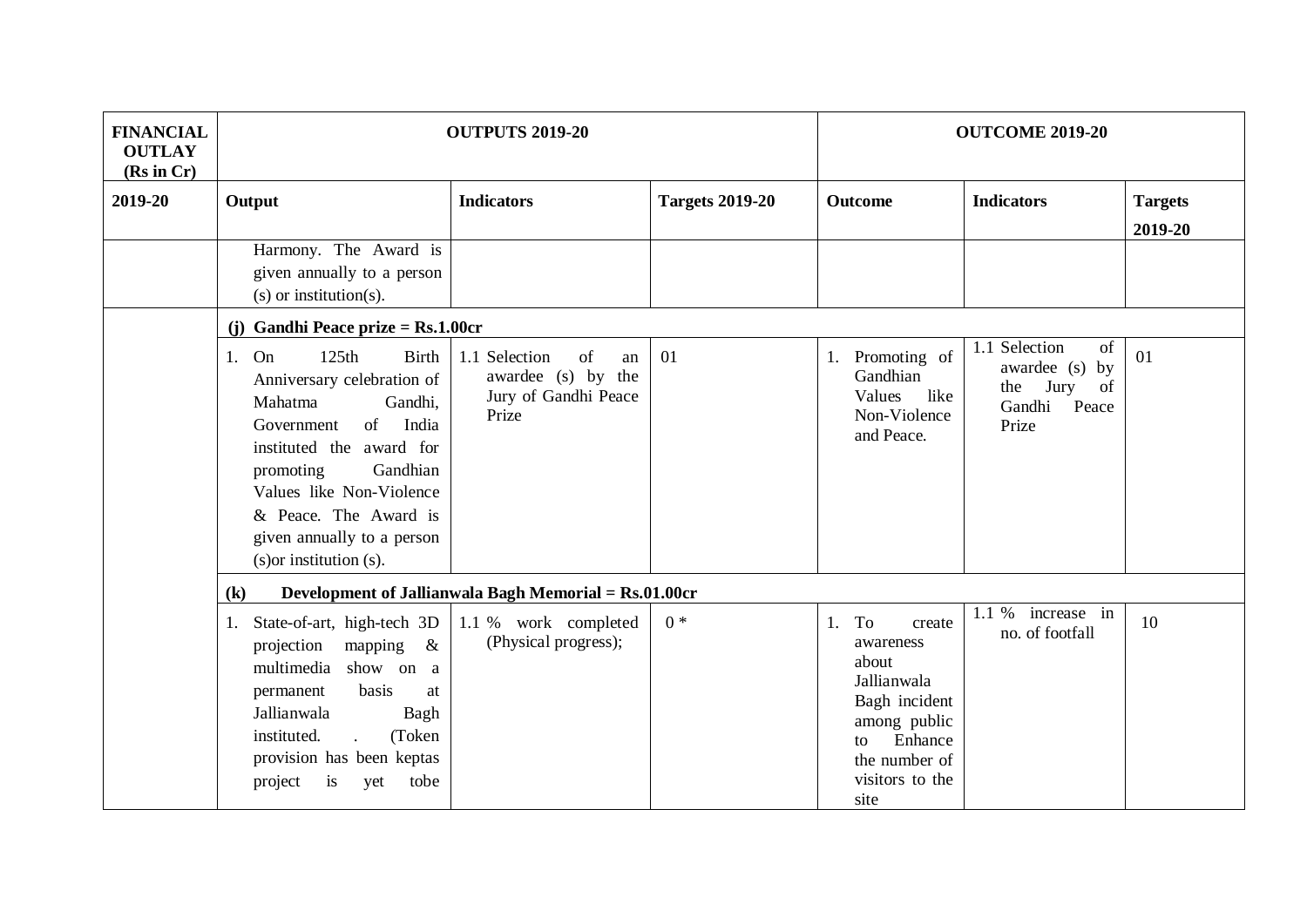| <b>FINANCIAL</b><br><b>OUTLAY</b><br>(Rs in Cr) | <b>OUTPUTS 2019-20</b>                                                                                                                                                                    |                                                                                                                                                                         |                                              | <b>OUTCOME 2019-20</b>                                                                                                                       |                                                                                        |                                |  |  |  |
|-------------------------------------------------|-------------------------------------------------------------------------------------------------------------------------------------------------------------------------------------------|-------------------------------------------------------------------------------------------------------------------------------------------------------------------------|----------------------------------------------|----------------------------------------------------------------------------------------------------------------------------------------------|----------------------------------------------------------------------------------------|--------------------------------|--|--|--|
| 2019-20                                         | Output                                                                                                                                                                                    | <b>Indicators</b>                                                                                                                                                       | <b>Targets 2019-20</b>                       | <b>Outcome</b>                                                                                                                               | <b>Indicators</b>                                                                      | <b>Targets</b><br>2019-20      |  |  |  |
|                                                 | approved.                                                                                                                                                                                 |                                                                                                                                                                         |                                              |                                                                                                                                              |                                                                                        |                                |  |  |  |
|                                                 | (l) SevaBhojYojana = $Rs.1.00cr$                                                                                                                                                          |                                                                                                                                                                         |                                              |                                                                                                                                              |                                                                                        |                                |  |  |  |
|                                                 | 1. Procure specified free food<br>items, prepare and serve<br>food free of cost to<br>public/devotees                                                                                     | 1.1 Total quantity of food<br>purchased<br>by<br>(per<br>organizations<br>item: ghee, edible oil,<br>sugar/burra/jaggery,<br>rice, atta/ maida/ rava/<br>flour, pulses) | 100<br>Charitable/Religious<br>Organisations | 1. Relieve<br>the<br>of<br>burden<br>charitable/<br>religious<br>institutions,<br>which<br>is<br>affecting their<br>welfare<br>capacity, and | 1.1 No. of days<br>free<br>food<br>was<br>provided                                     | 5000<br>(approx.)              |  |  |  |
|                                                 |                                                                                                                                                                                           | 1.2 Number<br>$\sigma$ f<br>institutions<br>supported                                                                                                                   | 100                                          | sustain health<br>$\sigma$ f<br>charitable/relig<br>ious<br>institutions                                                                     | 1.2 No.<br>of<br>persons<br>who<br>were<br>free<br>served<br>food<br>and<br>benefitted | $2.5Cr.$ per<br>year (approx.) |  |  |  |
|                                                 | $(m) + (n) + (o) = Rs.46.00cr$                                                                                                                                                            |                                                                                                                                                                         |                                              |                                                                                                                                              |                                                                                        |                                |  |  |  |
|                                                 | Scheme of Financial Assistance for Creation of Cultural Infrastructure: Financial assistance for cultural activities in performing arts for<br>building grants, including studio theatres |                                                                                                                                                                         |                                              |                                                                                                                                              |                                                                                        |                                |  |  |  |
|                                                 | Extend<br>support<br>1.<br>to<br>organizations<br>to<br>create<br>appropriately<br>equipped                                                                                               | 1.1 Number of voluntary<br>cultural organizations<br>supported                                                                                                          | 20                                           | 1. Artists impart<br>cultural<br>education and<br>boost cultural                                                                             | 1.1 Number<br>of<br>performances<br>per<br>year<br>(including                          | 20                             |  |  |  |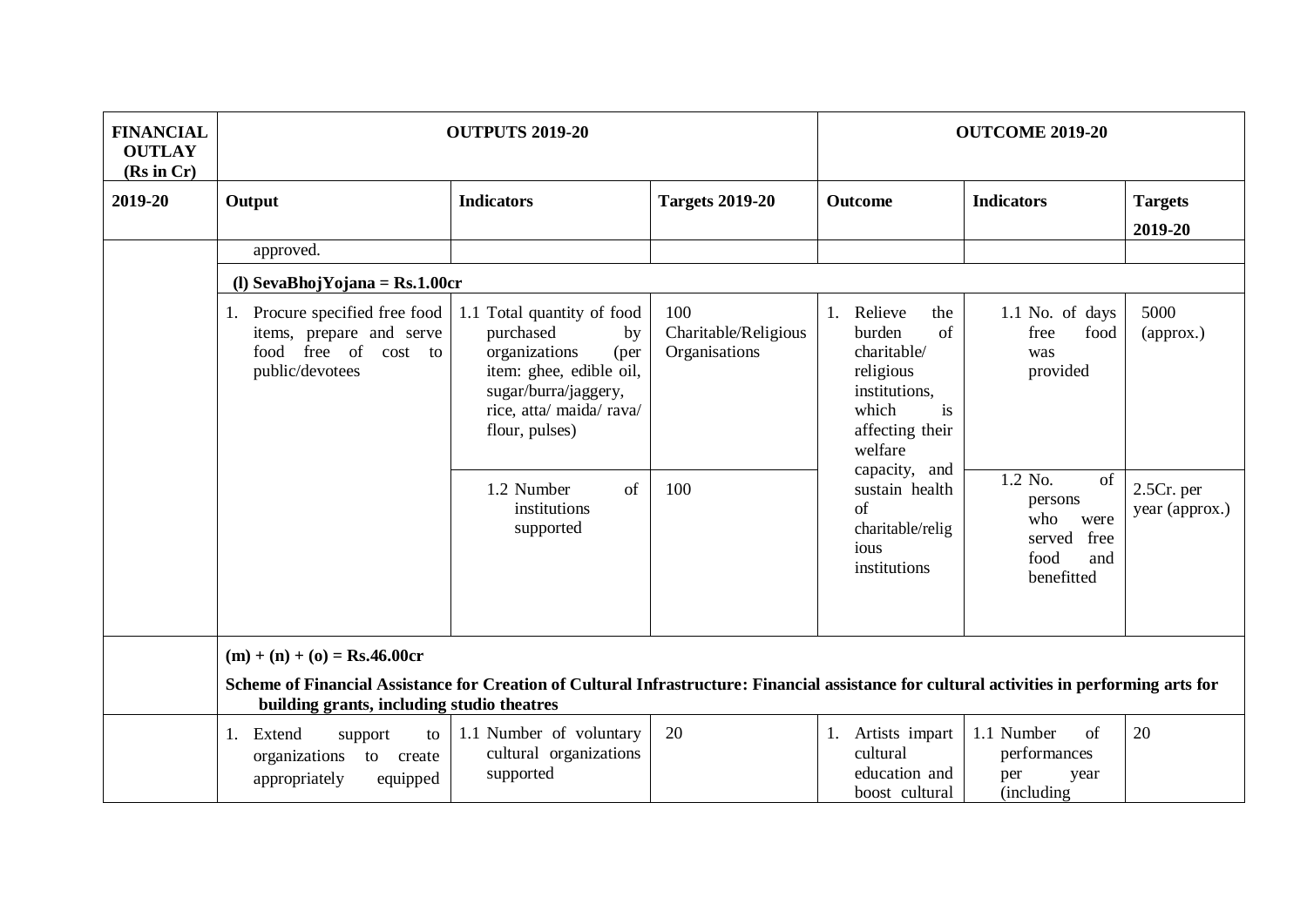| <b>FINANCIAL</b><br><b>OUTLAY</b><br>(Rs in Cr) | <b>OUTPUTS 2019-20</b>                                                                                                                 |                                                                                         |                        | <b>OUTCOME 2019-20</b>                                                             |                                                                                                                                                  |                |
|-------------------------------------------------|----------------------------------------------------------------------------------------------------------------------------------------|-----------------------------------------------------------------------------------------|------------------------|------------------------------------------------------------------------------------|--------------------------------------------------------------------------------------------------------------------------------------------------|----------------|
| 2019-20                                         | Output                                                                                                                                 | <b>Indicators</b>                                                                       | <b>Targets 2019-20</b> | Outcome                                                                            | <b>Indicators</b>                                                                                                                                | <b>Targets</b> |
|                                                 | spaces                                                                                                                                 |                                                                                         |                        | tourism<br>through<br>creative<br>expression                                       | repetitions)<br>by voluntary                                                                                                                     | 2019-20        |
|                                                 |                                                                                                                                        | of<br>1.2 Number<br>government<br>agencies/aided<br>cultural organizations<br>supported | 15                     |                                                                                    | 1.2 Number<br>of<br>performances<br>per<br>year<br>(including<br>repetitions)<br>by<br>government<br>agencies/aided<br>cultural<br>organizations | 15             |
|                                                 |                                                                                                                                        | of<br>1.3 Number<br>performance<br>spaces/studios<br>created                            | 15                     |                                                                                    | 1.3 Number<br>of<br>visitors/tourists<br>attending<br>performances                                                                               | 15             |
|                                                 | (n) Scheme of Financial Assistance for Creation of Cultural Infrastructure : Financial assistance for allied cultural activities       |                                                                                         |                        |                                                                                    |                                                                                                                                                  |                |
|                                                 | 1. Extend<br>support<br>to<br>organizations<br>to create<br>for<br>performing/<br>assets<br>displaying<br>allied<br>culturalactivities | 1.1 Number of voluntary<br>cultural organizations<br>supported                          | 5                      | 1. Tourists/<br>visitors<br>experience<br>live<br>performances<br>first-hand<br>on | 1.1 Number<br>$of \mid$<br>performances<br>per<br>year<br>(including)<br>repetitions)                                                            | 5              |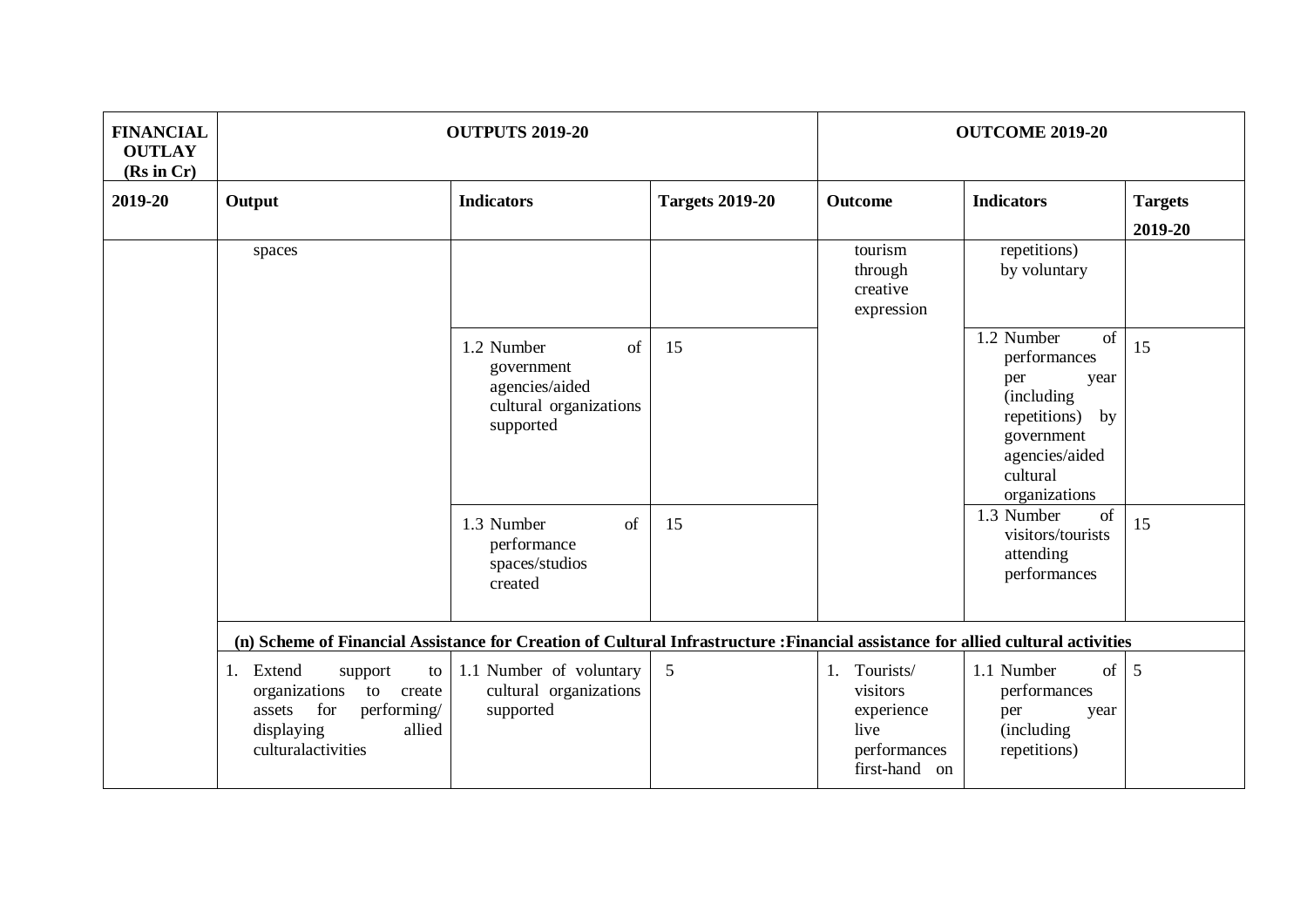| <b>FINANCIAL</b><br><b>OUTLAY</b><br>(Rs in Cr) | <b>OUTPUTS 2019-20</b>                                                                                                                   | <b>OUTCOME 2019-20</b>                                                                            |                        |                                                                                                                                                   |                                                                                                                                                                                                                                                                                                        |                           |  |
|-------------------------------------------------|------------------------------------------------------------------------------------------------------------------------------------------|---------------------------------------------------------------------------------------------------|------------------------|---------------------------------------------------------------------------------------------------------------------------------------------------|--------------------------------------------------------------------------------------------------------------------------------------------------------------------------------------------------------------------------------------------------------------------------------------------------------|---------------------------|--|
| 2019-20                                         | Output                                                                                                                                   | <b>Indicators</b>                                                                                 | <b>Targets 2019-20</b> | <b>Outcome</b>                                                                                                                                    | <b>Indicators</b>                                                                                                                                                                                                                                                                                      | <b>Targets</b><br>2019-20 |  |
|                                                 |                                                                                                                                          | 1.2 Number<br>of<br>assets<br>created to enhance<br>AV<br>spectacle<br>for<br>cultural activities | 5                      | regular basis                                                                                                                                     | 1.2 Number<br>of<br>visitors/tourists<br>exposed<br>to<br>cultural<br>tourism                                                                                                                                                                                                                          | 5                         |  |
|                                                 | (o) Scheme of Financial Assistance for Creation of Cultural Infrastructure: Financial assistance for Tagore Cultural<br><b>Complexes</b> |                                                                                                   |                        |                                                                                                                                                   |                                                                                                                                                                                                                                                                                                        |                           |  |
|                                                 | 1. Extend<br>support<br>to<br>organizations to create<br>centers of excellence in all<br>forms of art and culture                        | 1.1 Number<br>of<br>organizations<br>supported                                                    | 5                      | 1. Display<br>and<br>promote<br>art<br>cultural<br>and<br>activities<br>to<br>promote<br>cultural unity,<br>provide<br>for<br>avenues<br>creative | $of \, 5$<br>1.1 Occupancy<br>cultural spaces<br><b>MCCs</b><br><b>or</b><br>(including<br>repetitions) for<br>performances<br>(Calculated as:<br>Total number of<br>days per year<br>when spaces are<br>for<br>used<br>performance<br>across all spaces<br>created<br>Number<br>of<br>spaces created) |                           |  |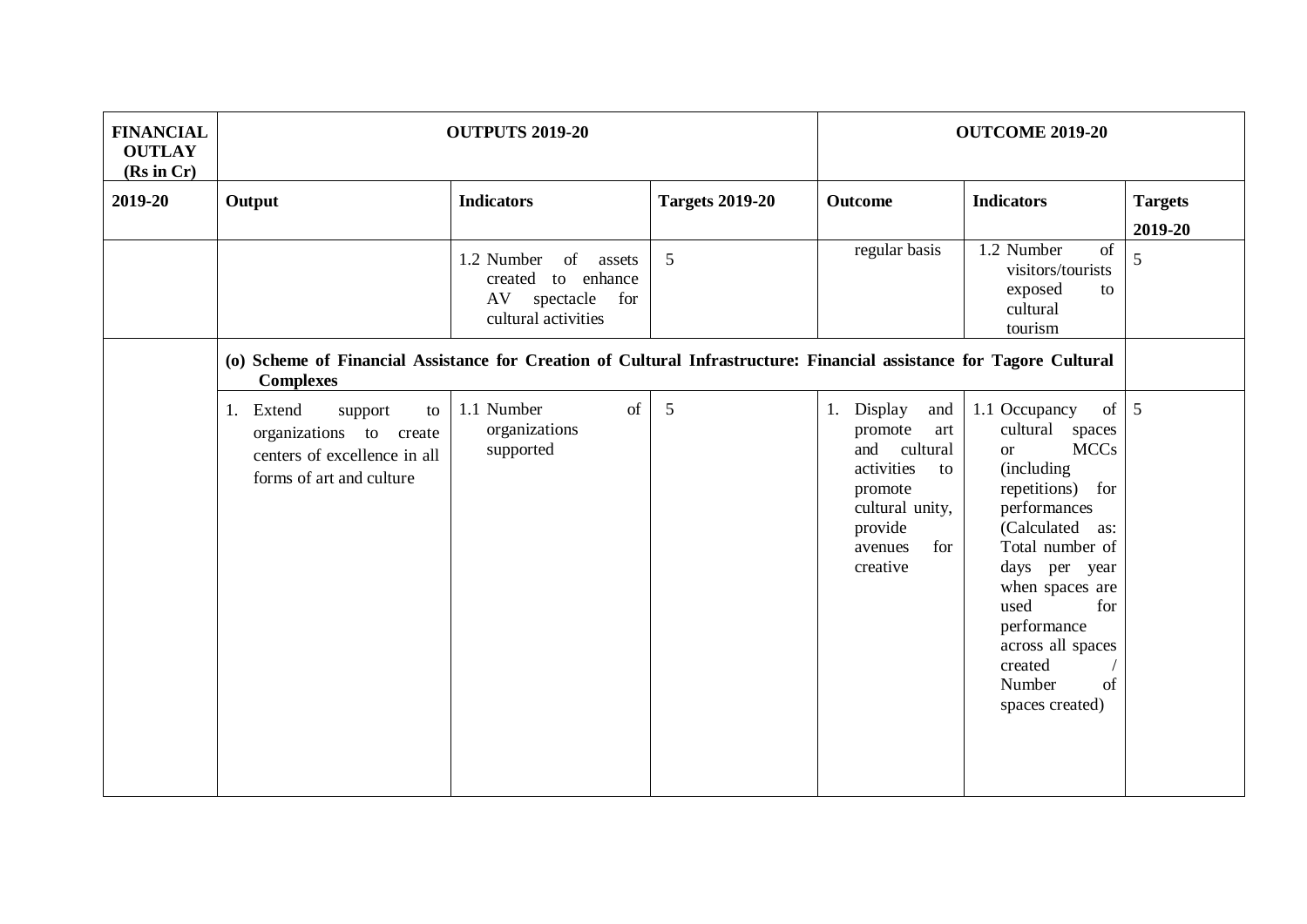| <b>FINANCIAL</b><br><b>OUTLAY</b><br>(Rs in Cr) | <b>OUTPUTS 2019-20</b> |                                                                                                                                   |                        | <b>OUTCOME 2019-20</b> |                                                                                                                                                        |                           |
|-------------------------------------------------|------------------------|-----------------------------------------------------------------------------------------------------------------------------------|------------------------|------------------------|--------------------------------------------------------------------------------------------------------------------------------------------------------|---------------------------|
| 2019-20                                         | Output                 | <b>Indicators</b>                                                                                                                 | <b>Targets 2019-20</b> | Outcome                | <b>Indicators</b>                                                                                                                                      | <b>Targets</b><br>2019-20 |
|                                                 |                        |                                                                                                                                   |                        |                        |                                                                                                                                                        |                           |
|                                                 |                        | of<br>1.2 Number<br>new<br>cultural<br>spaces<br><sub>or</sub><br>MCCs (multi-purpose<br>cultural complexes)<br>built/constructed | 5                      |                        | 1.2<br>Number of<br>stage<br>performances,<br>exhibitions,<br>seminars,<br>literary activities<br>in<br>different<br>cultural fields in<br><b>MCCs</b> | 5                         |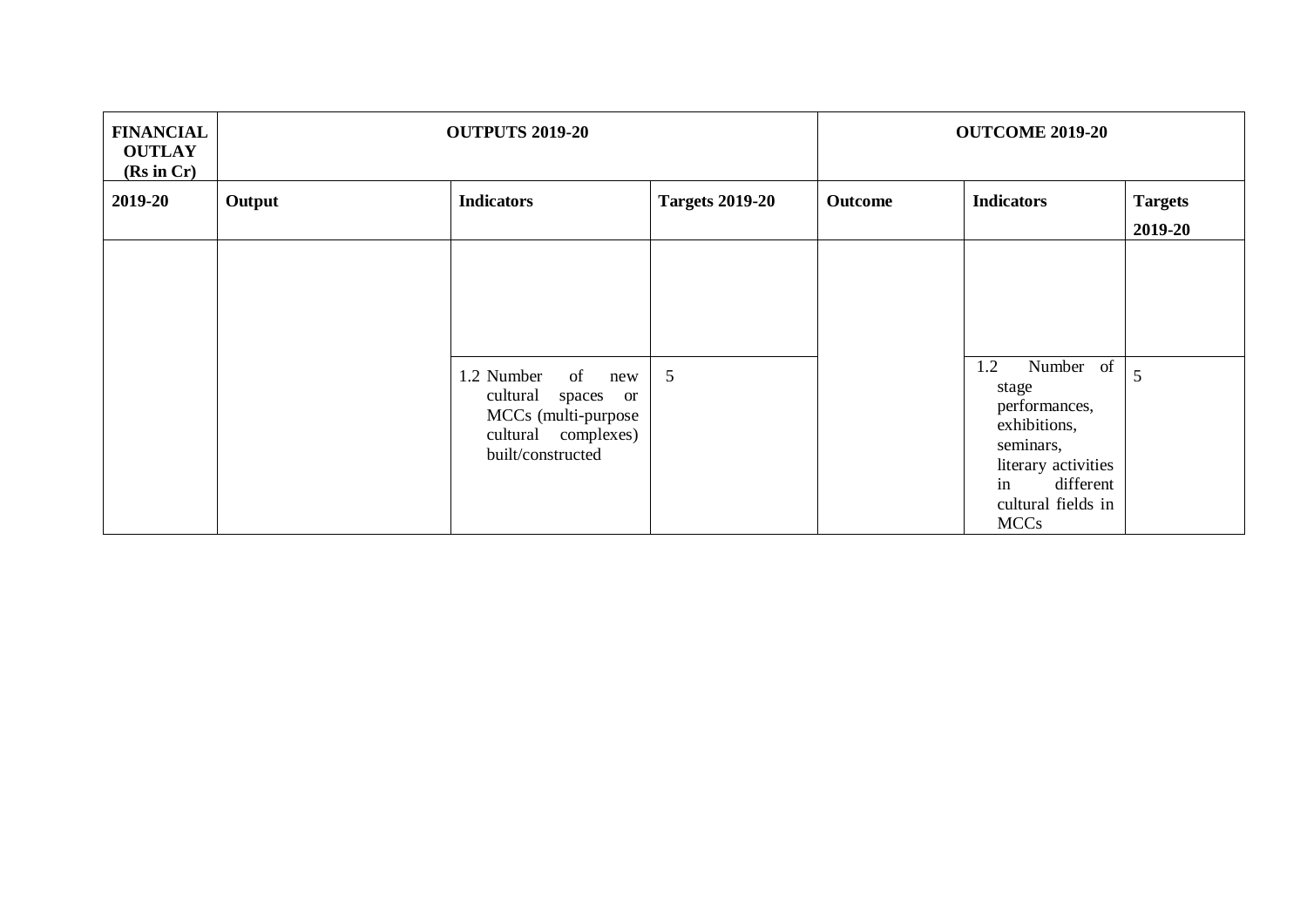|                                                 | 3. Development of Museums (CS)                                                                                                                |                                                                                                                                                                                                                                                                                                                                                                              |                        |                                                                                                                                                 |                                                                             |                                                                                                                    |  |  |  |  |
|-------------------------------------------------|-----------------------------------------------------------------------------------------------------------------------------------------------|------------------------------------------------------------------------------------------------------------------------------------------------------------------------------------------------------------------------------------------------------------------------------------------------------------------------------------------------------------------------------|------------------------|-------------------------------------------------------------------------------------------------------------------------------------------------|-----------------------------------------------------------------------------|--------------------------------------------------------------------------------------------------------------------|--|--|--|--|
| <b>FINANCIAL</b><br><b>OUTLAY (Rs in</b><br>Cr) |                                                                                                                                               | <b>OUTPUTS 2019-20</b>                                                                                                                                                                                                                                                                                                                                                       |                        |                                                                                                                                                 | <b>OUTCOME 2019-20</b>                                                      |                                                                                                                    |  |  |  |  |
| 2019-20                                         | Output                                                                                                                                        | <b>Indicators</b>                                                                                                                                                                                                                                                                                                                                                            | <b>Targets 2019-20</b> | Outcome                                                                                                                                         | <b>Indicators</b>                                                           | <b>Targets</b><br>2019-20                                                                                          |  |  |  |  |
| 286.79                                          |                                                                                                                                               | a. Museum Grant Scheme = Rs.55.58cr                                                                                                                                                                                                                                                                                                                                          |                        |                                                                                                                                                 |                                                                             |                                                                                                                    |  |  |  |  |
|                                                 | 1. New museums and up<br>gradation /<br>Modernization of<br>existing museums.                                                                 | 1.1 Proposals to be<br>approved to setup<br>new<br>museums<br>financial<br>with<br>assistance<br>under<br>Museum<br>Grant<br>in<br>Scheme<br>$\equiv$<br>number<br>Proposals<br>1.2<br>to<br>be Approved for<br>modernization/up<br>gradation<br>of<br>existing museums<br>financial<br>with<br>assistance<br>under<br>Grant<br>Museum<br>Scheme<br>in<br>$\equiv$<br>number | $\overline{5}$<br>5    | 1.<br>Generate<br>awareness and<br>interest<br>invisitors<br>across the<br>country about<br>the rich<br>cultural<br>heritage of our<br>country; | 1.1 Number of<br>visitors<br>anticipated                                    | New Museum-<br>30,000-50,000<br>annually<br>$\bullet$ Existing<br>Museum-%<br>increase of<br>10 to 15%<br>annually |  |  |  |  |
|                                                 | of<br>State<br>2.<br>Museums<br>Governments/NGO s<br>for<br>assisted<br>of<br>digitization<br>art<br>objects<br>for<br>and<br>making<br>their | of<br>2.1 Proposal<br>be<br>museums<br>to<br>for<br>approved<br>digitization of<br>art<br>in<br>objects-<br>number.                                                                                                                                                                                                                                                          | $\overline{4}$         | 2.<br>To<br>create<br>awareness<br>lakhs<br>among<br>of people all<br>over the world<br>rich<br>about                                           | 2.1 No. of visitors<br>of the website<br>www.museum<br>sofi<br>ndia.gov.in. | % of increase<br>annually -<br>20%                                                                                 |  |  |  |  |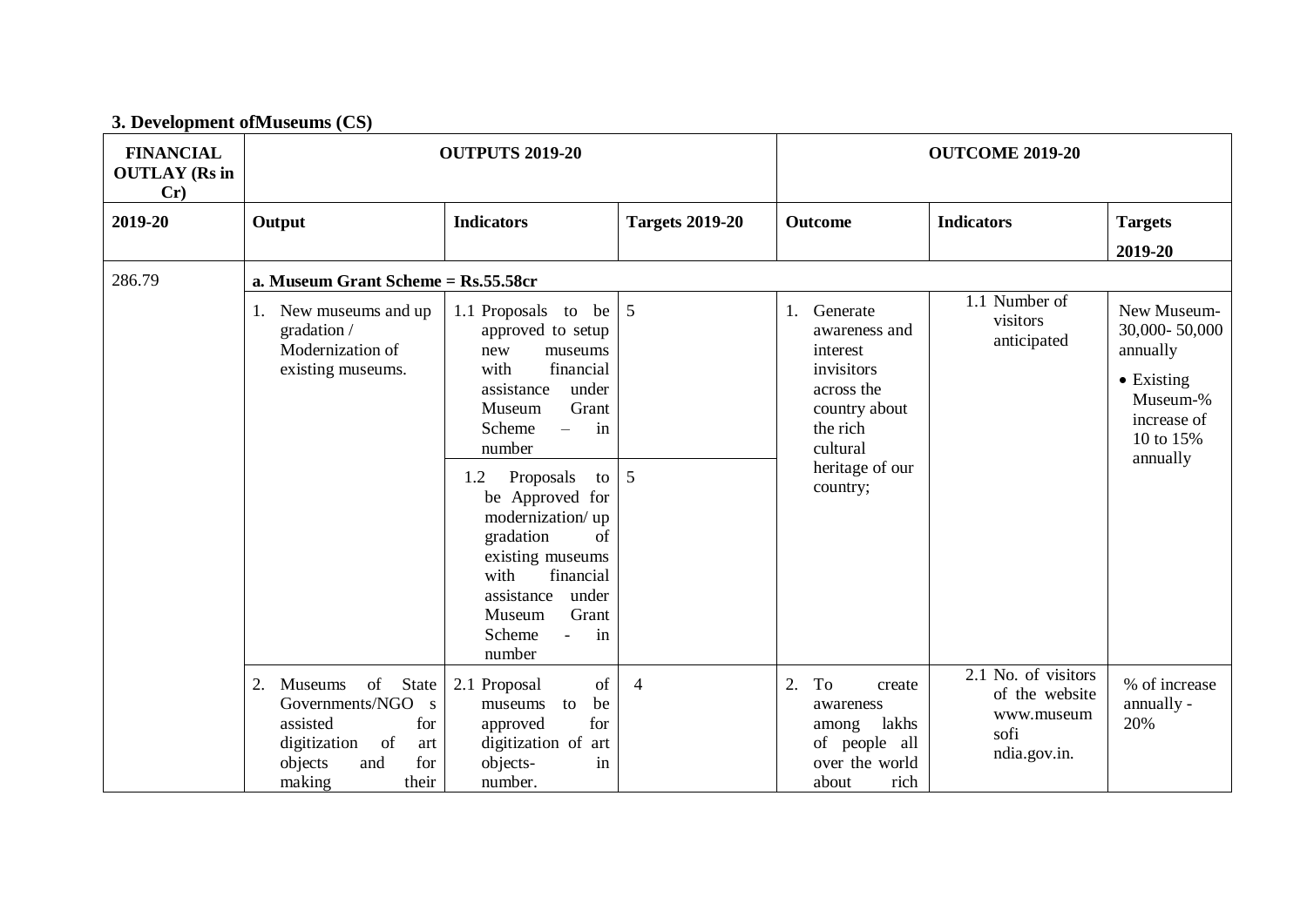| <b>FINANCIAL</b><br><b>OUTLAY</b> (Rs in<br>Cr) |                                                                                                                                                                                                                                                                                        | <b>OUTPUTS 2019-20</b>                                             |                                                                                                                                                                                                                                                                                                       | <b>OUTCOME 2019-20</b>                                                                                                                                                                                                         |                                                                                               |                                                                                                                                                                                                                                                                                   |
|-------------------------------------------------|----------------------------------------------------------------------------------------------------------------------------------------------------------------------------------------------------------------------------------------------------------------------------------------|--------------------------------------------------------------------|-------------------------------------------------------------------------------------------------------------------------------------------------------------------------------------------------------------------------------------------------------------------------------------------------------|--------------------------------------------------------------------------------------------------------------------------------------------------------------------------------------------------------------------------------|-----------------------------------------------------------------------------------------------|-----------------------------------------------------------------------------------------------------------------------------------------------------------------------------------------------------------------------------------------------------------------------------------|
| 2019-20                                         | Output                                                                                                                                                                                                                                                                                 | <b>Indicators</b>                                                  | <b>Targets 2019-20</b>                                                                                                                                                                                                                                                                                | Outcome                                                                                                                                                                                                                        | <b>Indicators</b>                                                                             | <b>Targets</b><br>2019-20                                                                                                                                                                                                                                                         |
|                                                 | images/catalogues<br>available over the<br>website                                                                                                                                                                                                                                     |                                                                    |                                                                                                                                                                                                                                                                                                       | cultural<br>of<br>heritage<br>thecountry                                                                                                                                                                                       |                                                                                               |                                                                                                                                                                                                                                                                                   |
|                                                 | <b>Museum Professionals</b><br>3.<br>trained<br>at<br>various<br>i.e.<br>national<br>levels<br>level,<br>level.<br>state<br>local<br>and<br>regional<br>level<br>the<br>across<br>country                                                                                              | 3.1 No. of Museum<br>Professionals<br>trained<br>during<br>2019-20 | 6                                                                                                                                                                                                                                                                                                     | To<br>3.<br>improve<br>the museum's<br>display<br>and<br>space<br>management to<br>international<br>standards                                                                                                                  | 3.1 Professionalization<br>$\sigma$<br>display<br>and<br>conservation in X<br>no. of museums. | 5-6 museums                                                                                                                                                                                                                                                                       |
|                                                 | (b) Scheme for Promotion of Culture of Science (SPOCS) = Rs.47.60cr                                                                                                                                                                                                                    |                                                                    |                                                                                                                                                                                                                                                                                                       |                                                                                                                                                                                                                                |                                                                                               |                                                                                                                                                                                                                                                                                   |
|                                                 | 1. To set up new Science<br><b>Cities/Science Centres</b><br>the<br>of<br>state<br>in<br>Uttarakhand, Odisha,<br>Tripura,<br>Andhra<br>Pradesh.<br>Himachal<br>Kerala,<br>Pradesh, Assam,<br>Andaman & Nicobar<br>Islands,<br>Madhya<br>Rajasthan,<br>Pradesh,<br>Bihar and Karnataka. | 1.1 No. of Science<br>Centres/Science<br>cities to be set up.      | 02 Science Centres<br>to be completed at<br>Udaipur(Tripura)<br>and<br>Kottayam<br>(Kerala).<br>Work in progress<br>on 01 Science City<br>(Assam)<br>and<br>09<br>Science Centres at<br>Palampur,<br>Gaya,<br>Kokrajhar, Almora,<br>Udaipur<br>Rajasthan,<br>Rajahmundry,<br>Jabalpur,<br>Mayabunder, | To popularize<br>1.<br>science and to<br>spread<br>scientific<br>attitude<br>and<br>creation of a<br>scientific<br>temper<br>and<br>awareness<br>the<br>among<br>people<br>specially<br>the<br>young students<br>of theregion. | 1.1 No. of visitors                                                                           | Achieving an<br>annual visitors<br>footfall in the<br>Science<br>Centres over a<br>period of<br>05<br>years<br>as<br>$\mathbf{i}$ .<br>follows:<br>Category-I-<br>around<br>2,50,000<br>(for<br><b>NE</b><br>Region<br>$2,00,000$ ;<br>Category-II-<br>around<br>1,50,000<br>(for |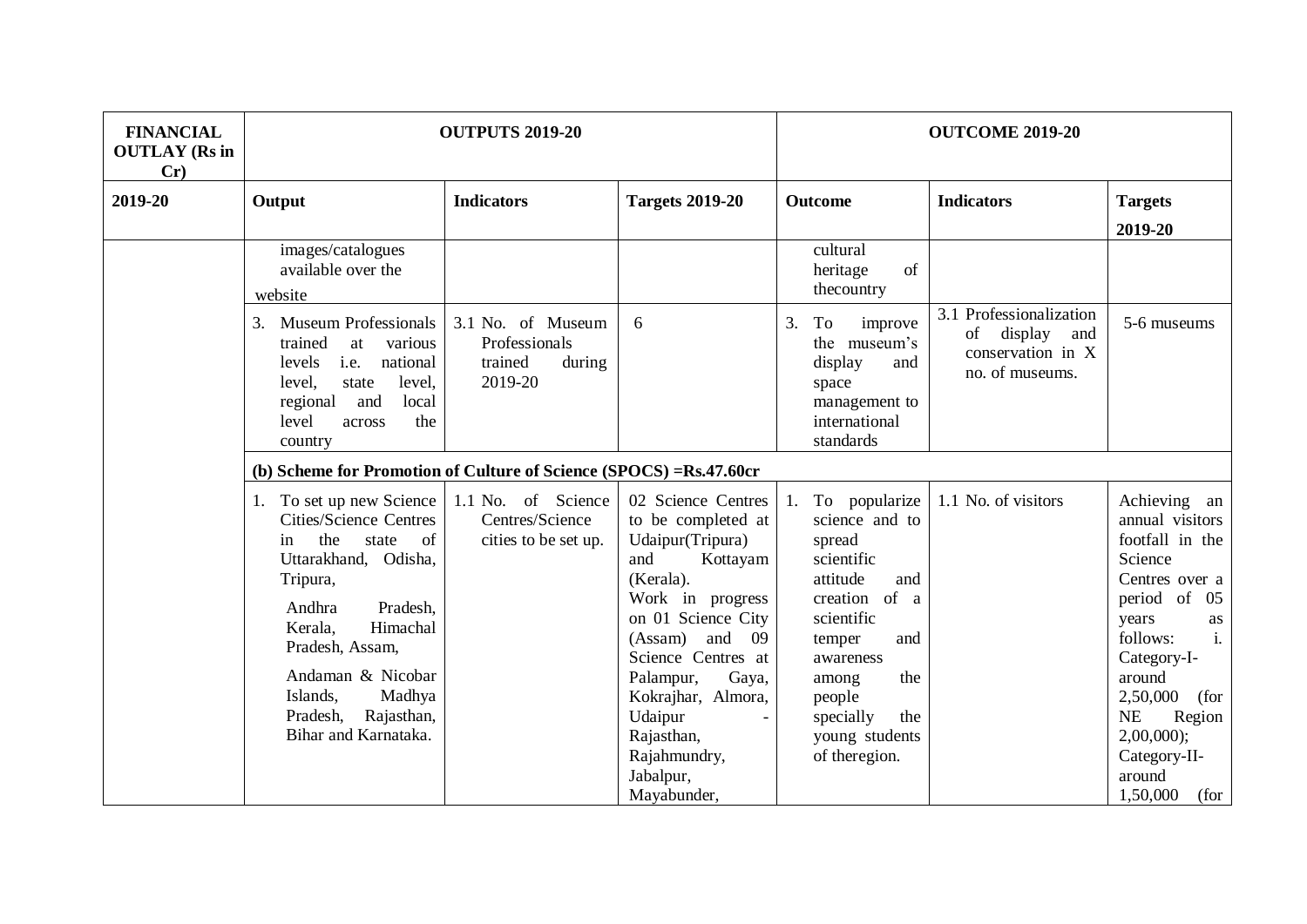| <b>FINANCIAL</b><br><b>OUTLAY</b> (Rs in<br>Cr) |                               | <b>OUTPUTS 2019-20</b>                                 |                                                                                                                                                                                                                                                        | <b>OUTCOME 2019-20</b>                                               |                                                                                                     |                                                                                                                                                                   |  |
|-------------------------------------------------|-------------------------------|--------------------------------------------------------|--------------------------------------------------------------------------------------------------------------------------------------------------------------------------------------------------------------------------------------------------------|----------------------------------------------------------------------|-----------------------------------------------------------------------------------------------------|-------------------------------------------------------------------------------------------------------------------------------------------------------------------|--|
| 2019-20                                         | Output                        | <b>Indicators</b>                                      | <b>Targets 2019-20</b>                                                                                                                                                                                                                                 | <b>Outcome</b>                                                       | <b>Indicators</b>                                                                                   | <b>Targets</b><br>2019-20                                                                                                                                         |  |
|                                                 |                               |                                                        | Srinagar.                                                                                                                                                                                                                                              |                                                                      |                                                                                                     | NE<br>Region<br>75,000)                                                                                                                                           |  |
|                                                 |                               |                                                        |                                                                                                                                                                                                                                                        |                                                                      | 1.2. No.<br>of<br>programmes<br>organized/<br>conducted<br>for<br>student<br>and<br>general public. | 25                                                                                                                                                                |  |
| 2. To set up<br>different<br>Centres.           | Innovation Hubs in<br>Science | 2.1 No.of Innovation<br>Hubs<br>to<br>be<br>completed. | 08 Innovation Hubs<br>to be completed at<br>DSC,<br>Digha,<br>Dharwad Regional                                                                                                                                                                         | 2.<br>To<br>promote<br>of<br>culture<br>Innovation<br>amongst<br>the | 2.1 No. of activities<br>organized by these<br>hubs                                                 | 25                                                                                                                                                                |  |
|                                                 |                               |                                                        | Science<br>Centre,<br>RSC,<br>Dharwad,<br>Chalakkudy,<br>DSC,<br>Purulia, Dr. Abdul<br>Kalam<br>Science<br>$\&$<br>Centre<br>Planetarium,<br>Puducherry,<br>Anna<br>Science<br>Centre,<br>Trichi, Jorhat Sc.<br>$\&$<br>Centre<br>Planetarium, Jorhat, | Youth of<br>the<br>region.                                           | 2.2 No. of<br>students<br>exposed to<br>these<br>Innovation<br>Hubs.                                | Enroll at least<br>300 active<br>innovation<br>members<br>annually.<br>No. of<br>exposure<br>visits to<br>innovation<br>hubs by<br>school/college<br>students and |  |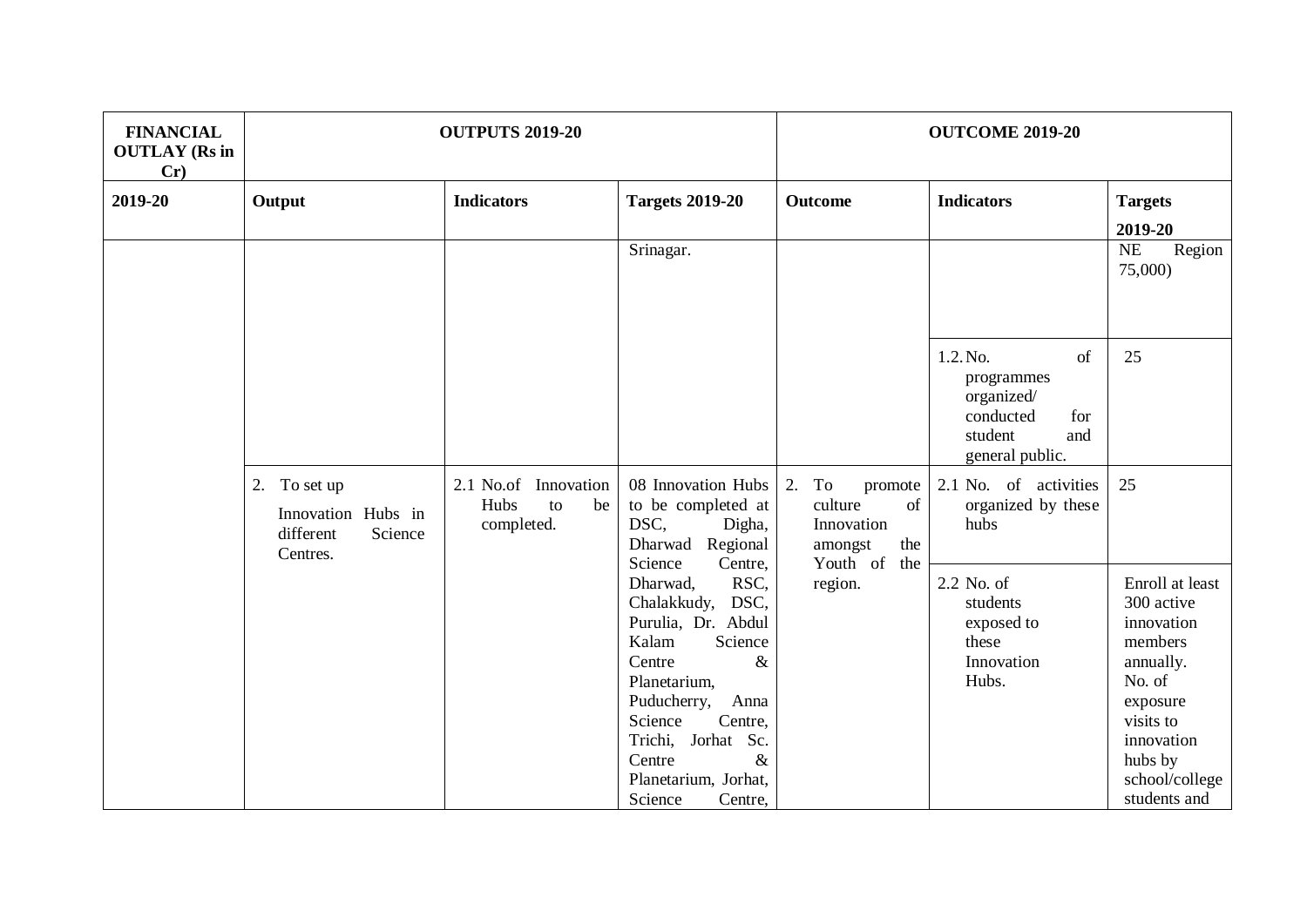| <b>FINANCIAL</b><br><b>OUTLAY</b> (Rs in<br>Cr) |                                                                                                        | <b>OUTPUTS 2019-20</b>                                            |                                                                                                                                                                                                                                                                                       |                                                                                                                                                                                          | <b>OUTCOME 2019-20</b> |                                                       |  |  |
|-------------------------------------------------|--------------------------------------------------------------------------------------------------------|-------------------------------------------------------------------|---------------------------------------------------------------------------------------------------------------------------------------------------------------------------------------------------------------------------------------------------------------------------------------|------------------------------------------------------------------------------------------------------------------------------------------------------------------------------------------|------------------------|-------------------------------------------------------|--|--|
| 2019-20                                         | Output                                                                                                 | <b>Indicators</b>                                                 | <b>Targets 2019-20</b>                                                                                                                                                                                                                                                                | <b>Outcome</b>                                                                                                                                                                           | <b>Indicators</b>      | <b>Targets</b>                                        |  |  |
|                                                 |                                                                                                        |                                                                   | Port Blair. Work to<br>be in progress at 08<br>Innovation Hubs at<br>SRSC,<br>Palampur,<br>RSC,<br>Ranchi,<br>SRSC,<br>Bargarh,<br>Chhattisgarh<br>Science<br>Centre,<br>Raipur,<br>SRSC,<br><b>SRSC</b><br>Gaya,<br>Udaipur, Rajasthan,<br>SRSC, Almora and<br>SRSC,<br>Rajahmundry. |                                                                                                                                                                                          |                        | 2019-20<br>teachers<br>(Approx.<br>10000<br>annually) |  |  |
|                                                 | 3. Upgradation<br>of<br>Cities/<br>Science<br>Centres/<br>Science<br>Innovation Hubs in<br>thecountry. | 3.1 No. of Science<br>Centres/<br>Science cities<br>to be set up. | 01                                                                                                                                                                                                                                                                                    | To popularize<br>3.<br>science and to<br>spread<br>scientific<br>attitude<br>and<br>creation of a<br>scientific<br>temper<br>and<br>awareness<br>the<br>among<br>people<br>specially the | 3.1 No.<br>ofvisitors. | 3,00,000                                              |  |  |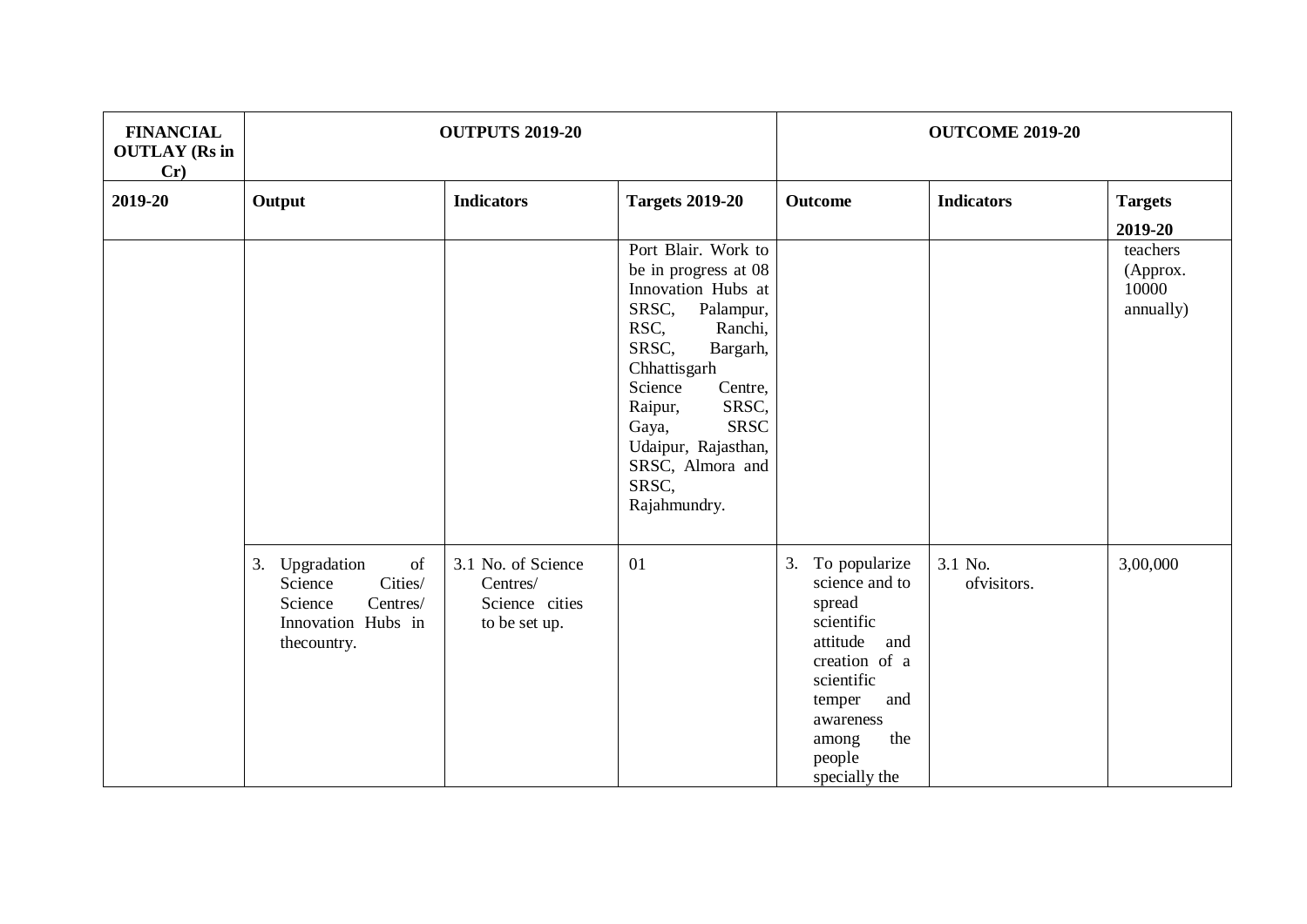| <b>FINANCIAL</b><br><b>OUTLAY</b> (Rs in<br>Cr) |                                                                                                                                                                                      | <b>OUTPUTS 2019-20</b>                                                                                                       |                              |                                                                                                                                                                   | <b>OUTCOME 2019-20</b>                                                         |                                                                                                   |  |  |
|-------------------------------------------------|--------------------------------------------------------------------------------------------------------------------------------------------------------------------------------------|------------------------------------------------------------------------------------------------------------------------------|------------------------------|-------------------------------------------------------------------------------------------------------------------------------------------------------------------|--------------------------------------------------------------------------------|---------------------------------------------------------------------------------------------------|--|--|
| 2019-20                                         | Output                                                                                                                                                                               | <b>Indicators</b>                                                                                                            | <b>Targets 2019-20</b>       | <b>Outcome</b>                                                                                                                                                    | <b>Indicators</b>                                                              | <b>Targets</b><br>2019-20                                                                         |  |  |
|                                                 |                                                                                                                                                                                      |                                                                                                                              |                              | young<br>students<br>of<br>the region.                                                                                                                            |                                                                                |                                                                                                   |  |  |
|                                                 | (c)                                                                                                                                                                                  | Virtual Experiential Museum** = $Rs.15.00cr$                                                                                 |                              |                                                                                                                                                                   |                                                                                |                                                                                                   |  |  |
|                                                 | To set up Virtual<br>1.<br><b>Experiential (VEMS)</b><br>Museums across the<br>country.                                                                                              | 1.1 No. of VEMS<br>to be setup                                                                                               | 02                           | To promote<br>1.<br>awareness<br>rich<br>about<br>cultural<br>of<br>heritage<br>the<br>country<br>the<br>among<br>all<br>people<br>the<br>over<br>world.          | 1.1 No. of VEMS to<br>be setup                                                 | 02                                                                                                |  |  |
|                                                 | (d) Museum on PMs of India** = $Rs.150.01$ cr                                                                                                                                        |                                                                                                                              |                              |                                                                                                                                                                   |                                                                                |                                                                                                   |  |  |
|                                                 | 1. Special exhibition on<br>Prime Ministers to<br>validate technologies<br>for Museum on Prime<br>Ministers. Hiring of<br>Academic<br>Consultants<br>and<br>essential Project Staff. | 1.1 Work on<br>Museum<br>$\alpha$<br>Prime Ministers<br>of India to start<br>and civil works<br>expected to be<br>completed. | 01 Museum to be<br>completed | To<br>have<br>1.<br><sub>a</sub><br>for<br>Centre<br>Excellence<br>to<br>highlight<br>the<br>life and works,<br>charisma and<br>contributions<br>all<br>the<br>by | 1.1 increase in footfall<br>of general visitors<br>and<br>research<br>scholars | 10-15%<br>increase<br>in<br>footfall<br>of<br>general<br>visitors<br>and<br>research<br>scholars. |  |  |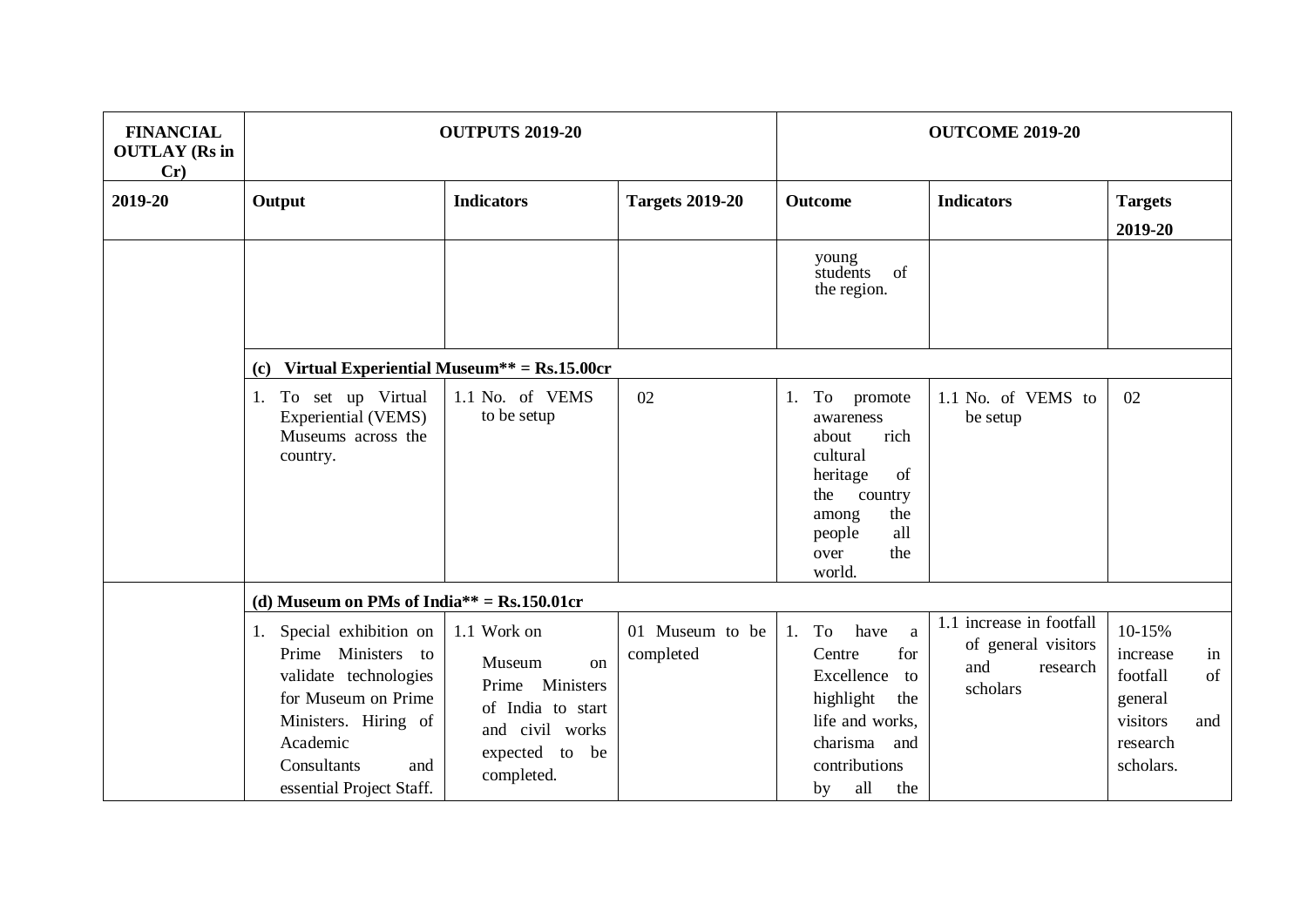| <b>FINANCIAL</b><br><b>OUTLAY</b> (Rs in<br>Cr) |        | <b>OUTPUTS 2019-20</b>                                                        |                        | <b>OUTCOME 2019-20</b>                                                                                                                                                                              |                   |                           |  |
|-------------------------------------------------|--------|-------------------------------------------------------------------------------|------------------------|-----------------------------------------------------------------------------------------------------------------------------------------------------------------------------------------------------|-------------------|---------------------------|--|
| 2019-20                                         | Output | <b>Indicators</b>                                                             | <b>Targets 2019-20</b> | Outcome                                                                                                                                                                                             | <b>Indicators</b> | <b>Targets</b><br>2019-20 |  |
|                                                 |        | Identification and<br>of<br>sourcing<br>technologies and<br>display contents. |                        | Prime<br>Ministers<br>to<br>nation<br>building,<br>extend<br>a<br>tradition<br>of<br>public<br>engagement<br>and scholarly<br>research in the<br>of<br>area<br>contemporary<br>history<br>of India. |                   |                           |  |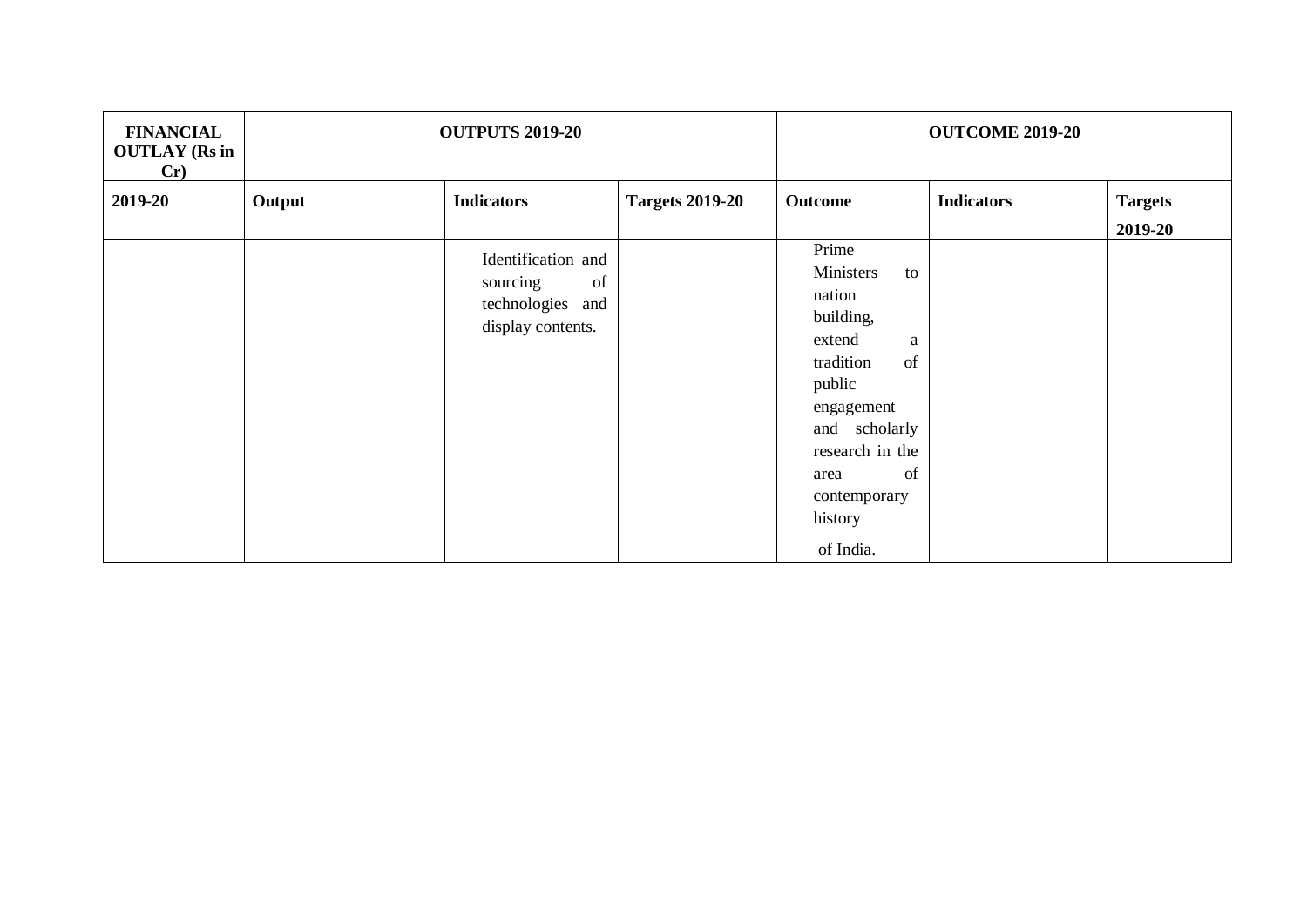## **4.Development of Libraries and Archives (CS)**

| <b>FINANCIAL</b><br><b>OUTLAY</b> (Rs in<br>Cr) | <b>OUTPUTS 2019-20</b>                                                                                                                                                                                                         |                                                                                |                           | <b>OUTCOME 2019-20</b>                                                                                                                                                                                                                                                           |                                                                                                                    |                           |  |
|-------------------------------------------------|--------------------------------------------------------------------------------------------------------------------------------------------------------------------------------------------------------------------------------|--------------------------------------------------------------------------------|---------------------------|----------------------------------------------------------------------------------------------------------------------------------------------------------------------------------------------------------------------------------------------------------------------------------|--------------------------------------------------------------------------------------------------------------------|---------------------------|--|
| 2019-20                                         | Output                                                                                                                                                                                                                         | <b>Indicators</b>                                                              | <b>Targets</b><br>2019-20 | Outcome                                                                                                                                                                                                                                                                          | <b>Indicators</b>                                                                                                  | <b>Targets</b><br>2019-20 |  |
| 118.51                                          | (i)Setting up of NML model<br>1.<br>(ii)Qualitative<br>libraries.<br>and<br>quantitative survey<br>of libraries. (iii) creation of<br>National Virtual Library of India.<br>(iv)Capacity building for Library<br>professionals | 1.1 No.<br>of NML<br>model Libraries<br>set up<br>1.2 Compilation of<br>report | 12                        | To enhance access to<br>Libraries<br>and<br>reading<br>inculcate<br>habits through<br>library<br>movement<br>provide<br>and<br>to<br>library<br>training to<br>professionals,<br>preservation<br>of<br>records for research<br>scholars.<br>of<br>Development<br>NVLI prototype. | 1.1 Percentage<br>increase in no. of<br>individuals<br>accessing<br>libraries<br>$1.2$ Publication<br>of<br>report | 10                        |  |
|                                                 |                                                                                                                                                                                                                                | 1.3 Development of<br>NVLI prototype                                           |                           |                                                                                                                                                                                                                                                                                  | 1.3 Soft<br>of<br>launch<br><b>NVLI</b> Portal                                                                     |                           |  |
|                                                 |                                                                                                                                                                                                                                | 1.4 No. of trainings                                                           | 12                        |                                                                                                                                                                                                                                                                                  | 1.4 No.<br>of<br>Professionals<br>trained                                                                          | 480                       |  |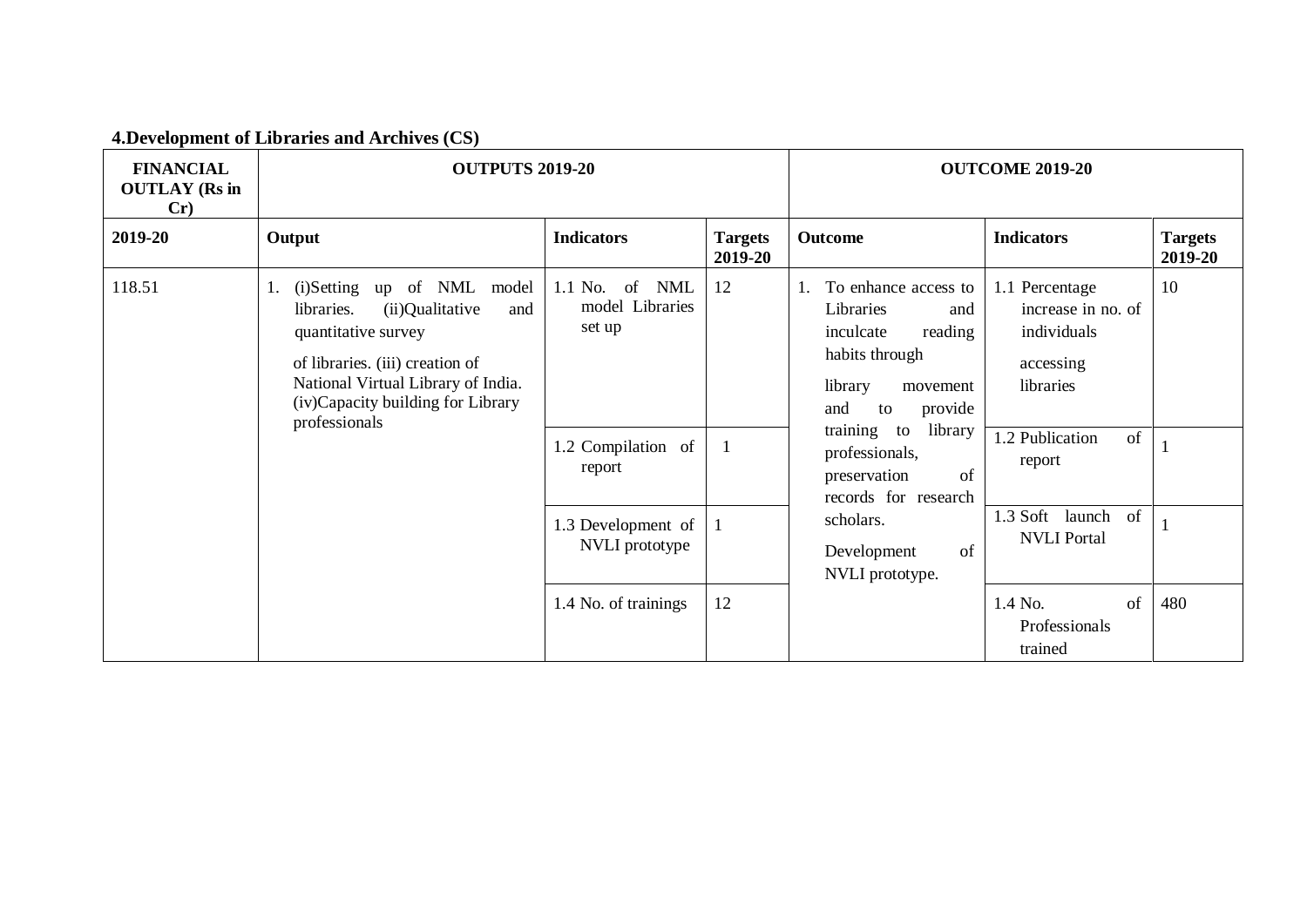| <b>FINANCIAL</b><br><b>OUTLAY</b> (Rs in<br>Cr) | <b>OUTPUTS 2019-20</b>                                                                                                                       | <b>OUTCOME 2019-20</b>                                                          |                           |                                                                                           |                                         |                           |
|-------------------------------------------------|----------------------------------------------------------------------------------------------------------------------------------------------|---------------------------------------------------------------------------------|---------------------------|-------------------------------------------------------------------------------------------|-----------------------------------------|---------------------------|
| 2019-20                                         | Output                                                                                                                                       | <b>Indicators</b>                                                               | <b>Targets</b><br>2019-20 | <b>Outcome</b>                                                                            | <b>Indicators</b>                       | <b>Targets</b><br>2019-20 |
| 21.19                                           | a. Scheme for Promotion of International Cultural Relations = Rs.19.79cr                                                                     |                                                                                 |                           |                                                                                           |                                         |                           |
|                                                 | 1. Festival of<br>India to be<br>heldabroad                                                                                                  | 1.1 Number<br>of<br>where<br>countries<br>Festival of India<br>is to be held    | 12                        | To<br>popularize<br>1.<br>$\&$<br>generate<br>in<br>interest<br>Indian art and<br>culture | 1.1 Number<br>of<br>cultural<br>events. | 50                        |
|                                                 | Strengthening Indian culture<br>2.<br>abroad by sanctioning grant-<br>aid<br>Indo-Foreign<br>to<br>$in-$<br>Friendship Cultural Societies    | of<br>2.1 Number<br><b>Missions</b>                                             | 60                        | 2.<br>To<br>promote<br>Indian<br>culture<br>abroad, fostering<br>closer friendship        | 2.1 Number<br>of<br>events              | 600                       |
|                                                 |                                                                                                                                              | $\sigma$ f<br>2.2 Number<br>Societies to whom<br>will<br>be<br>grants<br>given. | 450                       | and<br>cultural<br>contacts between<br>Indian<br>and<br>foreign country.                  |                                         |                           |
|                                                 | (b) Travel grant for promotion of Indian Culture = $Rs0.5cr$                                                                                 |                                                                                 |                           |                                                                                           |                                         |                           |
|                                                 | 1. To support Indian artists<br>for events abroad. (Scheme<br>finalization<br>under<br>is<br>process and token provision<br>hasbeen<br>kept) | 1.1 Number of artists<br>to whom travel<br>grant is given                       | $01*$                     | Promotion<br>of<br>1.<br>Indian art and<br>culture and the<br>artistsabroad               | 1.1 Number<br>of<br>performa<br>nces    | $01*$                     |

## **5. Global Engagement and International Co-operation(CS)**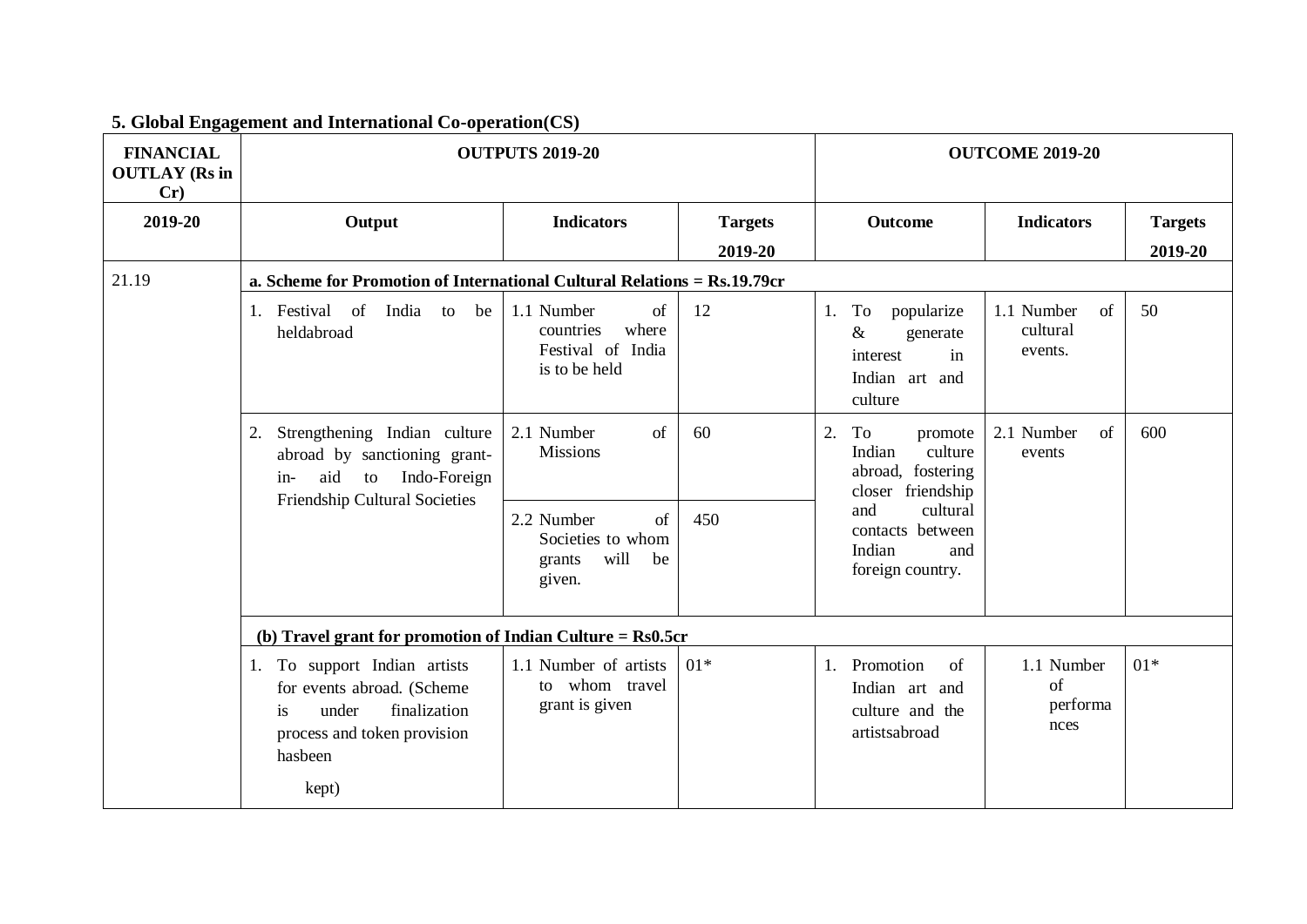|  |  |  |  |  |  | 6. National Mission for Preservation of Manuscript(CS) |
|--|--|--|--|--|--|--------------------------------------------------------|
|--|--|--|--|--|--|--------------------------------------------------------|

| <b>FINANCIAL</b><br><b>OUTLAY</b><br>(Rs in Cr) | <b>OUTPUTS 2019-20</b>                                          |                                                                                                                                                                                                                                 |                                                                                                                                                                                               | <b>OUTCOME 2019-20</b>                                                                       |                                                                                                                   |                                                                                                                                   |  |
|-------------------------------------------------|-----------------------------------------------------------------|---------------------------------------------------------------------------------------------------------------------------------------------------------------------------------------------------------------------------------|-----------------------------------------------------------------------------------------------------------------------------------------------------------------------------------------------|----------------------------------------------------------------------------------------------|-------------------------------------------------------------------------------------------------------------------|-----------------------------------------------------------------------------------------------------------------------------------|--|
| 2019-20                                         | Output                                                          | <b>Indicators</b>                                                                                                                                                                                                               | Targets 2019-<br>20                                                                                                                                                                           | <b>Outcome</b>                                                                               | <b>Indicators</b>                                                                                                 | <b>Targets</b><br>2019-20                                                                                                         |  |
| 12                                              | Survey & Documentation<br>1.<br>of Manuscripts                  | 1.1 Survey<br>$\&$<br>of<br>Documentation<br>Manuscripts through<br>Manuscripts<br>Resource Centres all<br>over the Country.<br>1.2 Survey<br>of<br>Documentation<br>origin<br>Indic<br>Manuscripts<br>in<br>Foreign Countries. | $\&$<br>Survey<br>Documentatio<br>n of 7 lakh<br>Manuscripts.<br>& 04<br>Countries<br>to<br>be<br>are<br>for<br>visited<br>$\&$<br>Survey<br>Documentatio<br>of<br>$\mathbf n$<br>Manuscripts | Dissemination<br>1.<br>of<br>knowledge<br>from<br>manuscripts<br>and to promote<br>Research. | 1.1 Researchers<br>and<br><b>Scholars</b><br>by<br>whom<br>the<br>data/web-site<br>of<br>NMM is to be<br>visited. | Visit<br>$\alpha$<br><b>NMM</b><br>Web-site<br>about<br>by<br>1.50<br>lakh<br><b>Scholars</b><br>and<br>Researcher<br>s per year. |  |
|                                                 | Conservation<br>2.<br>$\&$<br>Preservation<br>of<br>Manuscripts | of<br>folios<br>2.1 No.<br>of<br>be<br>manuscripts to<br>Conserved<br>$\&$<br>Preserved                                                                                                                                         | Conservation<br>of 250<br>lakh<br>folios<br>of<br>Manuscripts                                                                                                                                 | Conservation<br>2.<br>of<br>Manuscripts                                                      | 2.1 Conservation of<br>Manuscripts                                                                                | Conservati<br>of<br>$_{\rm on}$<br>about<br>25000<br>Manuscrip<br>ts                                                              |  |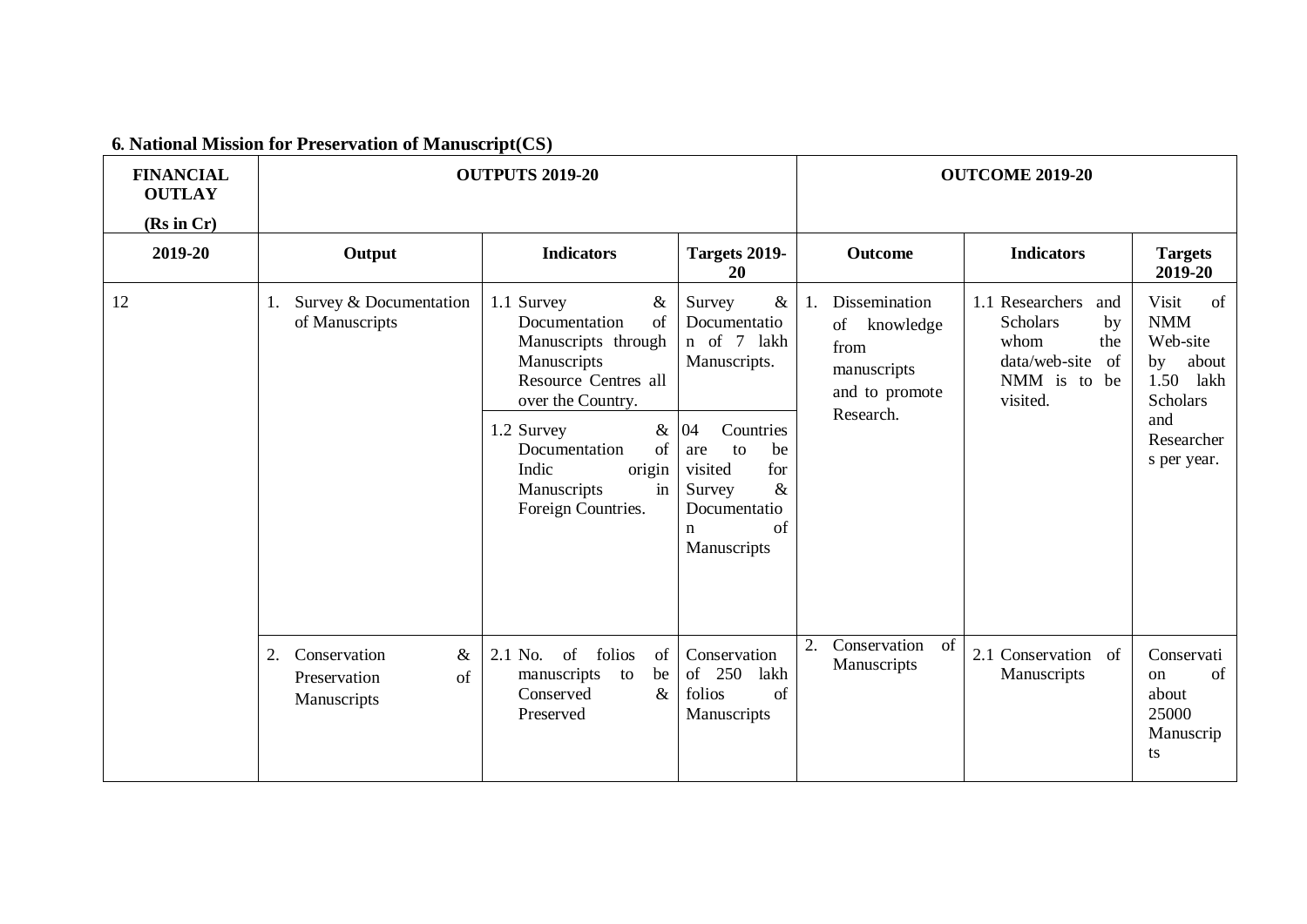| <b>FINANCIAL</b><br><b>OUTLAY</b><br>(Rs in Cr) |                                                               | <b>OUTPUTS 2019-20</b>                                                                                                                                       |                                                                                                                                                                                                                                                                                            |                                                                      | <b>OUTCOME 2019-20</b>                                                                                                                     |                                                                                                                                                                                                     |  |  |
|-------------------------------------------------|---------------------------------------------------------------|--------------------------------------------------------------------------------------------------------------------------------------------------------------|--------------------------------------------------------------------------------------------------------------------------------------------------------------------------------------------------------------------------------------------------------------------------------------------|----------------------------------------------------------------------|--------------------------------------------------------------------------------------------------------------------------------------------|-----------------------------------------------------------------------------------------------------------------------------------------------------------------------------------------------------|--|--|
| 2019-20                                         | Output                                                        | <b>Indicators</b>                                                                                                                                            | Targets 2019-<br>20                                                                                                                                                                                                                                                                        | Outcome                                                              | <b>Indicators</b>                                                                                                                          | <b>Targets</b><br>2019-20                                                                                                                                                                           |  |  |
|                                                 | of<br>3.<br>Digitization<br>Manuscripts                       | 3.1 No. of<br>of<br>pages<br>Manuscripts<br>to<br>be Digitized                                                                                               | Digitization of<br>4 crore pages<br>of<br>Manuscripts                                                                                                                                                                                                                                      | 3.<br>Digitization<br>of<br>Manuscripts                              | 3.1 Digitization<br>of<br>Manuscripts                                                                                                      | Digitizatio<br>n of about<br>$\overline{4}$<br>lakh<br>Manuscrip<br>for use<br>ts.<br>by<br>posterity                                                                                               |  |  |
|                                                 | Workshop,<br>Seminar.<br>4.<br><b>Conference and Lectures</b> | 4.1 Organizing<br>workshops<br>on<br>Manuscript<br>$\log y \&$<br>Paleography,<br>Lectures,<br>Seminars,<br>Conferences<br>and<br>Conservation<br>workshops, | Organizing of<br><b>Basic</b><br>10<br>and 5<br>Level<br>Advance level<br>workshops on<br>Manuscriptolo<br>$gy\&$<br>Paleography,<br>Seminars,<br>15<br>15 Lectures, 14<br>Preventive<br>Conservation<br>& 2 Curative<br>Conservation<br>Workshops<br>and<br>$\overline{4}$<br>Conferences | 4.<br>Creation<br>of<br>Awareness about<br>Manuscripts               | 4.1 Participation<br>of<br>$\&$<br>Researchers<br>Scholars/<br>in<br>trainees<br>Workshops,<br>Seminars,<br>Lectures<br>and<br>Conferences | Imparting<br>training in<br>Manuscrip<br>tology&<br>Paleograph<br>y to 375<br><b>Scholars</b><br>and<br>training in<br>conservati<br>of<br><sub>on</sub><br>manuscript<br>400<br>s to<br>candidates |  |  |
|                                                 | 5.<br>Awarnessprogramme,<br>Exhibition<br>and<br>Publication  | 5.1 No.<br>$\sigma$<br>exhibitions<br>participated and no.<br>of<br>rare<br>and                                                                              | Participations<br>in<br>6<br>exhibitions                                                                                                                                                                                                                                                   | Participation<br>in<br>5.<br>exhibitions<br>and<br>publication<br>of | 5.1 Participation<br>in<br>exhibitions<br>and<br>publication<br>of<br>and<br>rare                                                          | 16                                                                                                                                                                                                  |  |  |